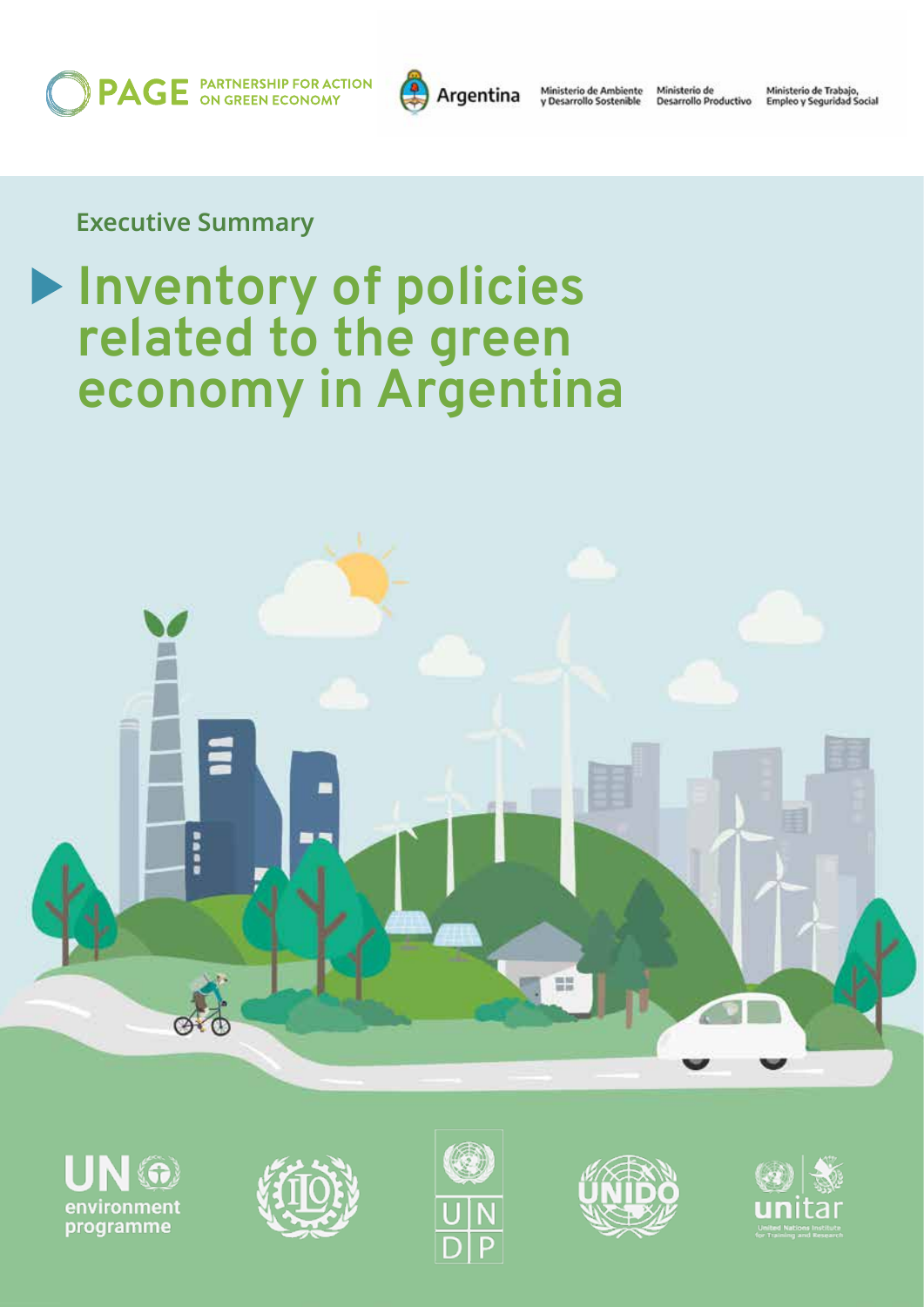3 **Inventory of policies related to the green economy in Argentina Executive Summary**









Swiss Confederation

Federal Department of Economic Affairs,<br>Education and Research EAER State Secretariat for Economic Affairs SECO



**Executive Summary**

# **Inventory of policies related to the green economy in Argentina**

PAGE Argentina gratefully acknowledges the support of its donors and financial partners



Federal Ministry for the Environment, Nature Conservation, and Nuclear Safety



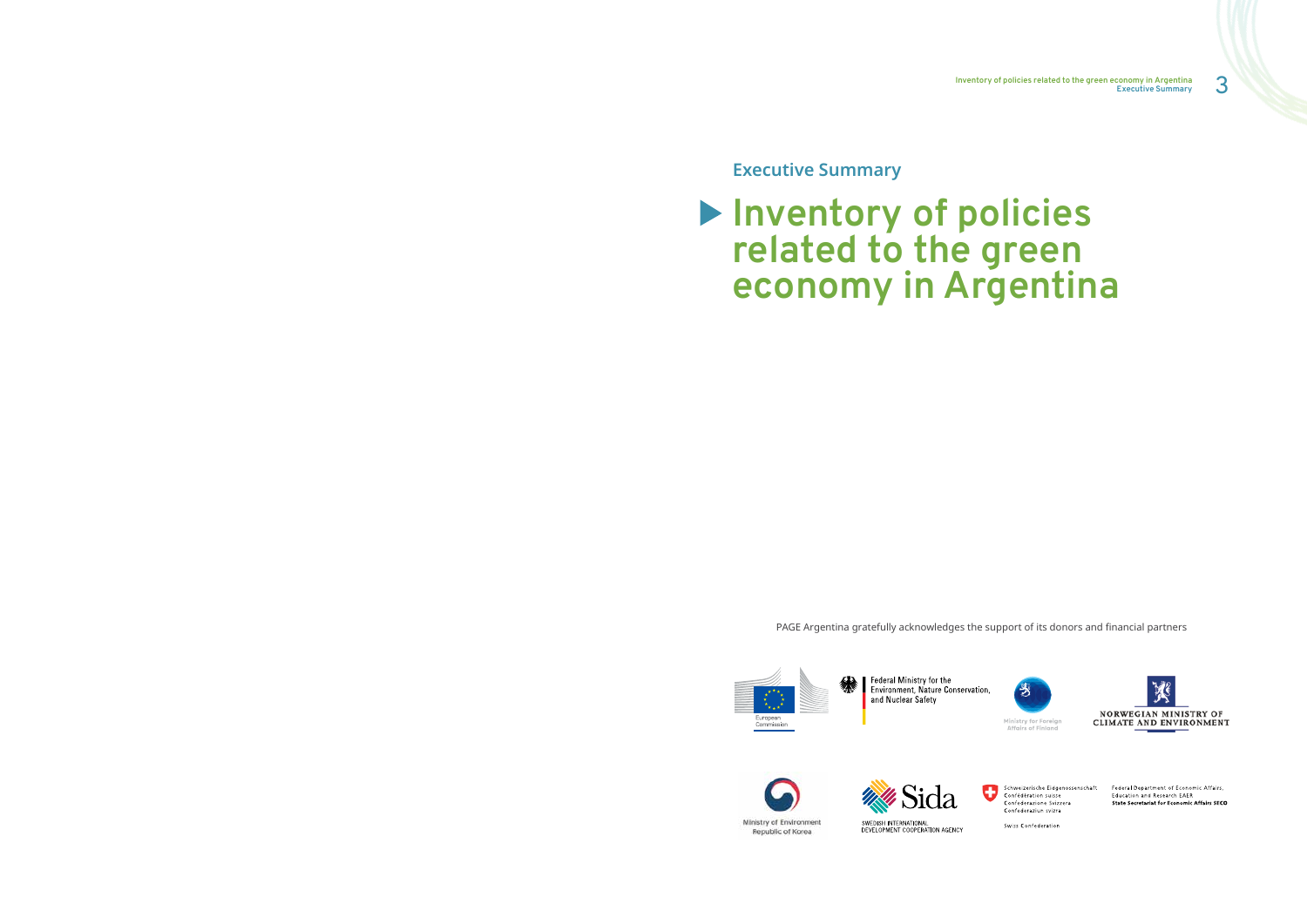5 **Inventory of policies related to the green economy in Argentina Executive Summary**

# ▶ Inventory of green economy policies, programmes and **projects in Argentina**

## **1. About PAGE and this report**

The Partnership for Action on Green Economy (PAGE) is an initiative of the United Nations System, which responds to the final document of the Rio+20 Conference on Sustainable Development, titled "The Future We Want". The implementation of that initiative seeks to support the national efforts of all countries in transitioning towards green economies. A "green economy" is one that improves human wellbeing and social equity, while significantly reducing environmental risks and ecological scarcities.

PAGE supports nations in reformulating policies and practices related to sustainability in order to move forward in the 2030 Agenda and foster economic development, create income and jobs, reduce poverty and inequality and strengthen the ecological foundations of national economies. This support is being provided in conjunction with the national governments of member countries. Argentina has formed a part of this partnership since 2018, and the "Inventory of policies related to the green economy in Argentina" presented in this report forms a part of PAGE's working plan in the country.

Within that framework, this work consists in a survey of the country's current public initiatives, which, due to the thematic areas they involve and their objectives, could be considered to be within the limits of what we understand as the "green economy". In accordance with this initial mapping, this work moves forward by making recommendations that tend to reinforce or reformulate projects and that innovate on initiatives that can contribute to the transition to a socially inclusive, low-carbon economy that uses resources more efficiently.

# **Executive Summary**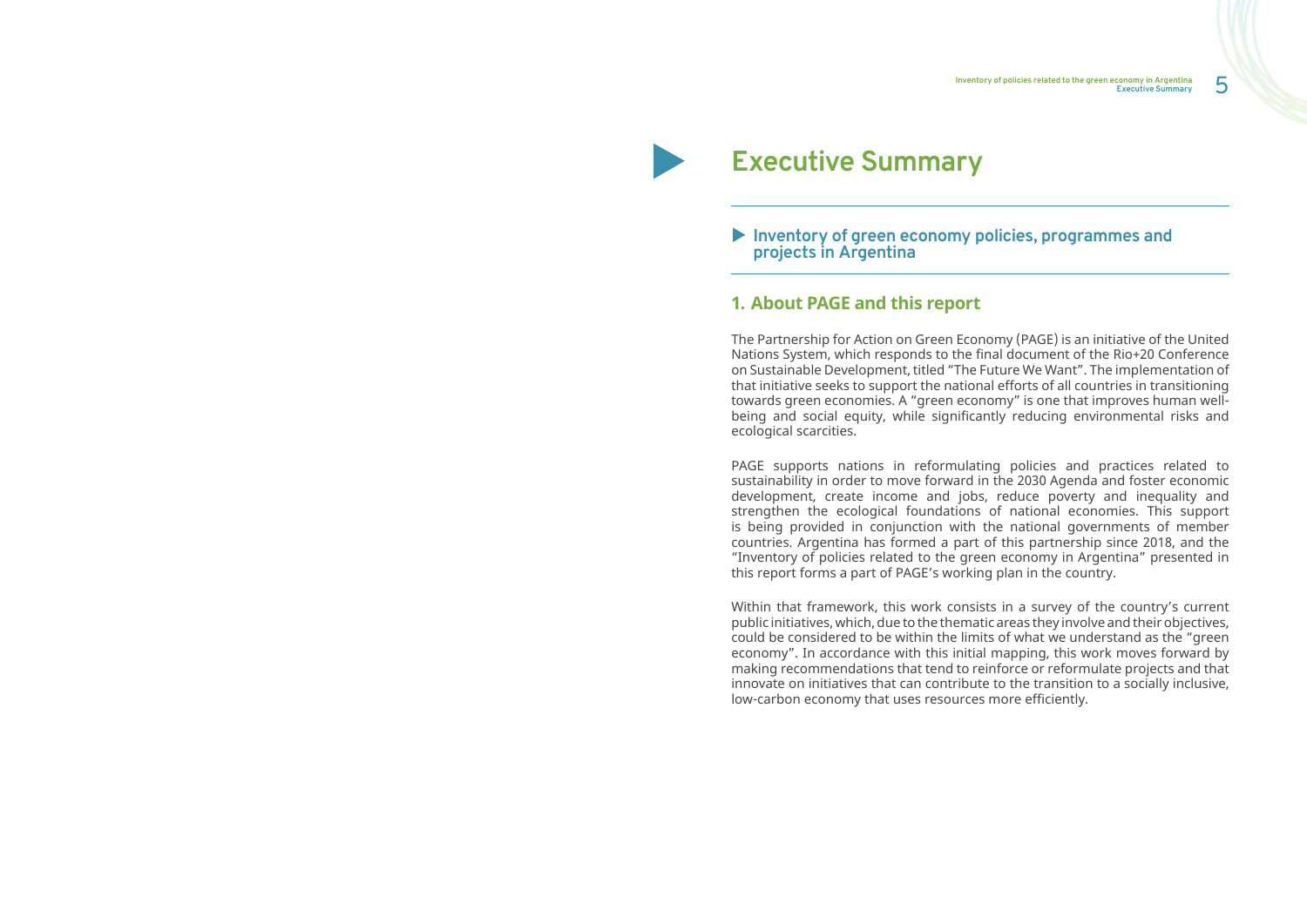### ▶ The green economy within the framework of COVID-19

The global crisis unleashed by the COVID-19 pandemic has forced nations to acknowledge the need to review patterns of production and consumption on a global scale, whose environmental and social impacts have already been questioned broadly. The most visible side of these impacts are climate change and ecological crisis, on the one hand, and inequality in access to goods and services, on the other.

The economic crisis caused by COVID-19 containment measures, as well as the reactivation initiatives designed by the various governments, have arisen as a way to comprehensively rethinking our relationship with the environment in a more comprehensive manner. In this regard, numerous governments have acknowledged the need for economic stimulus packages designed to help people and enterprises survive the approaching recession. Within this framework, initiatives oriented at the green economy have appeared at the highest public and private levels. Clearly, the particular characteristics of each country and region will result in highly different post-pandemic baseline scenarios, not only for reactivating the economy but also for initiating or continuing with the transition towards an environmentally sustainable and socially just economy.

The shutdown of economic activity caused by social distancing measures is affecting all activities not deemed to be priority activities within the context of the health emergency. While the loosening of social distancing measures will allow economic reactivation, the subsequent recovery involves major challenges for sectors that are the most sensitive to the economic cycle, given the expected overall supply and demand crisis<sup>1</sup>.

With regard to the case of Argentina, the country already had serious economic difficulties at the time when the pandemic hit. This has led it to face a particular situation in which the macroeconomic problems weighting it down have become even more acute. In this regard, the dual objective of reactivating the economy and assisting the population in the short term, on the one hand, and now designing a path for sustainable development in the medium and long term, on the other, constitutes a major challenge and a great opportunity at a local level.

Initial estimates indicate that the pandemic will deepen the recession already affecting the Argentine economy. It is estimated that the drop in GDP in 2020, estimated at 1.5 per cent in January of this year, will increase to 6.5 per cent (ECLAC). The most significant impacts include decreases in both international trade – which dropped 3 per cent in the first quarter alone and is estimated to reach 27 per cent by July 2020 – and in private consumption, particularly affecting Micro-, Small and Medium-sized Enterprises (MSMEs). Furthermore, the estimates of an economic depression and the lack of financing will slow down investments in many sectors, especially those not linked to the pandemic.

Within this framework, estimates show that employment will shrink by around 6 per cent in 2020. It is also estimated that the sectors affected the most, in terms of both GDP and employment, will be the construction, tourism, retail, and wholesale trade sectors. In the manufacturing industry, on the other hand, the expected effects are very different and depend on the branch of activity. Moderate effects are expected in the food and beverage and the chemical sectors. The highest impacts are expected in other categories, especially in the automotive sector, whose activities are affected due to both the domestic and global effects of the pandemic.

The labour sectors affected the most include self-employed workers (encompassing own-account workers, *monotributista* workers – small contributors under the simplified tax scheme – and platform workers), as well as informal workers and domestic workers. The threat of poverty for these latter workers has intensified considerably, given that they hold the least favoured positions in the country's income distribution.

Despite the difficulties created by the current context, activity in agriculture and in the food chain has not stopped, and it is estimated that a crop area similar to the previous season will be planted (Lema, 2020). According to the FAO (2020), disturbances have been minimal up to now, given that the supply of food has been adequate and markets have remained stable. A few logistics difficulties have been noted, such as bottlenecks for moving some foods between different points, but the majority of these had been resolved by mid-April 2020. However, it is likely that the markets will receive less food and at a higher cost (fruits and vegetables).

The reactivation effort currently being designed by the Government for coming out of the crisis caused by COVID-19 is key in the transition towards a more sustainable economy. This is due to the fact that, on the one hand, the State must immediately and in the short term assist the sectors that have been hit the hardest by the crisis – especially those that are the most vulnerable. On the other hand and at the same time, the State must also consider the fact that any measures taken today will inevitably have an impact in the medium and long term, within an overall context in which it is urgently necessary to reduce emissions of greenhouse gases (GHGs), mend key ecosystems for human life and improve the distribution of goods and services.

## X**Green Jobs and a Just Transition**

The transition towards a green economy is important within this context because it has the potential to create new positions of decent work and drive social equity. Green jobs can be created in all countries, regardless of their level of economic development, in both urban and rural areas and in all sectors, all industrial activities and all types of enterprises.

<sup>1</sup> According to a survey conducted by the consulting firm, Bain & Company, 85 per cent of consumers expect a negative financial impact due to the crisis.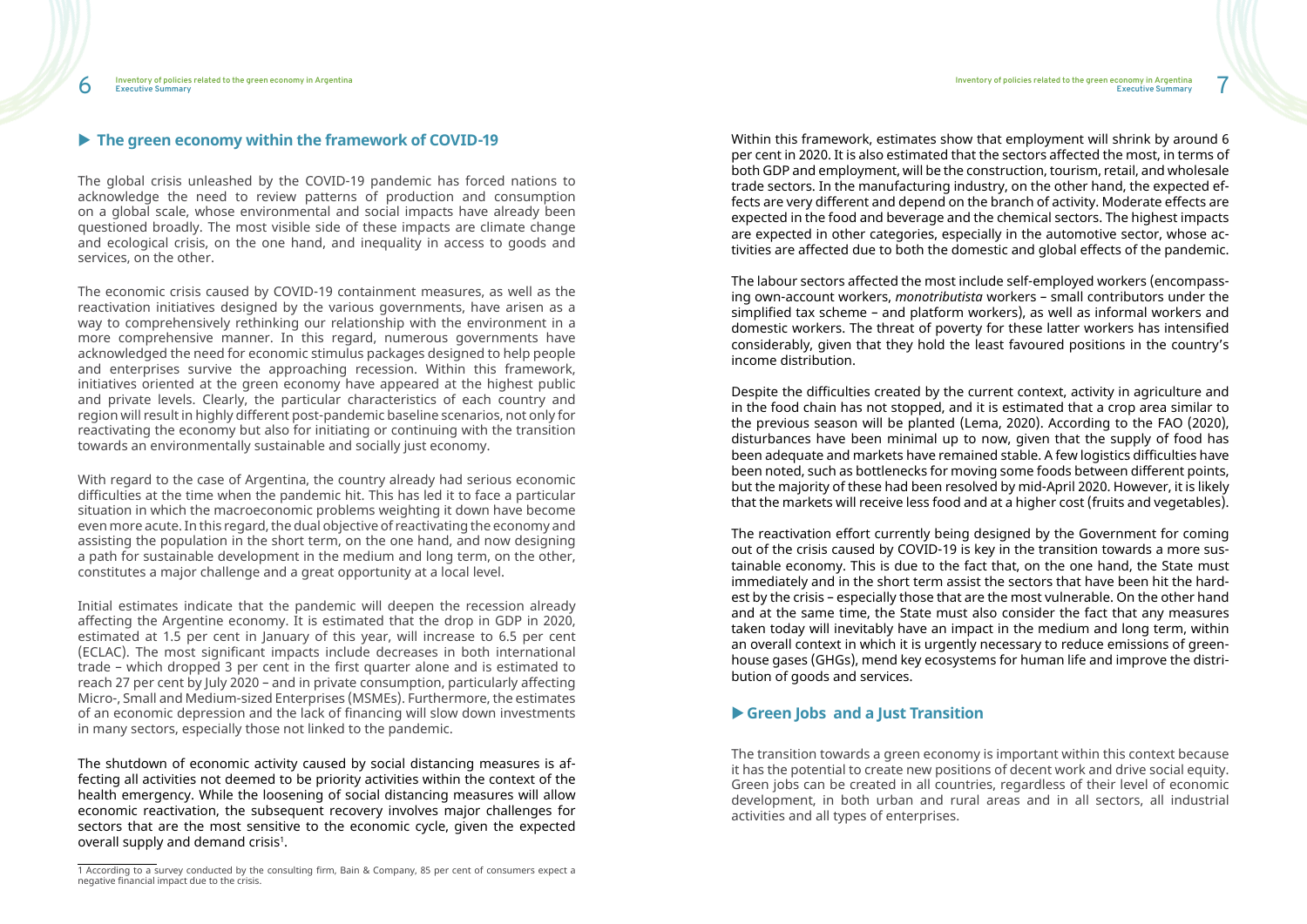Green jobs are those that, meeting the requirements of decent work, contribute to preserving and restoring the environment. They can be in traditional sectors, such as manufacturing or construction, or in new, emerging sectors, such as renewable energies and energy efficiency (Jarvis, Varma and Ram, 2011). "Decent work" is understood as opportunities for work that is productive and delivers a fair income; security in the workplace and social protection for families; better prospects for personal development and social integration; freedom for people to express their concerns, organize and participate in the decisions that affect their lives; and equality of opportunity and treatment for all women and men (ILO).

The transition towards a low-carbon economy that uses resources efficiently involves a transformation in all economic and social sectors, both public and private. Regarding labour issues, this transformation involves an increase in the demand for manual labour in a wide range of sectors and activities; it means that existing jobs in sectors with high levels of carbon emissions will be replaced by new jobs in sectors with fewer emissions; it involves the elimination of job positions that will not be directly replaced; and it includes the adaptation of existing jobs to new requirements.

Therefore, even though this process drives new sources of job creation, it also represents a challenge for governments and society, given that many traditional economic sectors must undergo an in-depth transformation, or they will tend to disappear. The most obvious example is that of the fossil fuels sector.

Within this context, strengthening current programmes and projects, as well as establishing new action guidelines under a sustainable development policy, can help reactivate sectors such as the construction sector and various branches of the manufacturing and service industries. It can also help drive regional economies through bioenergies, food production and bio-based materials; it can help strengthen sectors such as the forest production sector (which can add value throughout the forest-industrial chain); and it can help incorporate sectors that are open to environmental services and activities, such as recycling. To make this all happen, there must be public investment, a green tax policy, budget reorientation and the implementation of specific policies or loans in the private sector oriented at reactivation, among many other needs.

 $\blacktriangleright$  La The bioeconomy "is the production, utilization and conservation of biological resources, including related knowledge, science, technology, and innovation, to provide information, products, processes and services in all economic sectors aiming toward a sustainable economy" (Global

 $\triangleright$  The objective of the circular economy is to succeed in decoupling the consumption of goods and services from the extraction of virgin resources and therefore ensure closed loops in order to prevent the eventual deposit

 $\blacktriangleright$  Due to the global climate crisis, the global energy system must undergo in-depth transformation, which involves structural changes in the way in which energy is produced, transported, distributed and consumed. Energy efficiency and renewable energies are the main cornerstones of this

Furthermore, the State must also establish a set of social protection policies; it must deal with reorienting vocational skills to attenuate the negative effects in sectors that must be transformed; and it must restore the imbalances in vocational skills that could be caused by technological and production changeover. The need for new skills can be anticipated by making adjustments to existing education and training systems and by creating new training opportunities. This could all represent an important springboard to providing access to work and income opportunities for young people, women and other disadvantages groups, which will contribute to creating a green economy.

Furthermore, it has been shown globally that women have less access than men to resources that could improve their ability to adapt to a changing environment. They have less access to land, to credit, to decision-making bodies, to technology and to training services, among other things. This has been verified above all for the large majority of women who work in the informal sector and at small enterprises that lack capital and access to credit and information. The promotion of green employment can lead to greater gender equality, particularly within small-scale agriculture and waste management (ILO).

# **2.Structure of this work and conceptual framework**

Con In order to highlight and classify the current policies, programmes and projects in Argentina within the framework of the green economy and in order to provide a better context and analysis thereof, such policies, programmes and projects have been approached through three, internationally recognized conceptual frameworks that give credence to the development of a green economy. These frameworks are that of the bioeconomy (in general and related to native forests and forest production), the circular economy (clean production and waste management) and the energy transition (renewable sources, energy efficiency and sustainable mobility).

The bioeconomy, the circular economy and the energy transition are also linked to the main dimensions of the 2030 Agenda and contribute to complying with the climate goals established by the Paris Agreement.



Bioeconomy Summit, 2018).



of consumed goods in landfills.



process, which is already taking place in many countries.

Within this framework, the idea of energy democracy focuses on taking advantage of this potential of progressive social change by adopting a vision of energy systems that are more distributed and have a local base, therefore using a regionally appropriate combination of various renewable energy sources that satisfy 100 per cent of society's energy needs.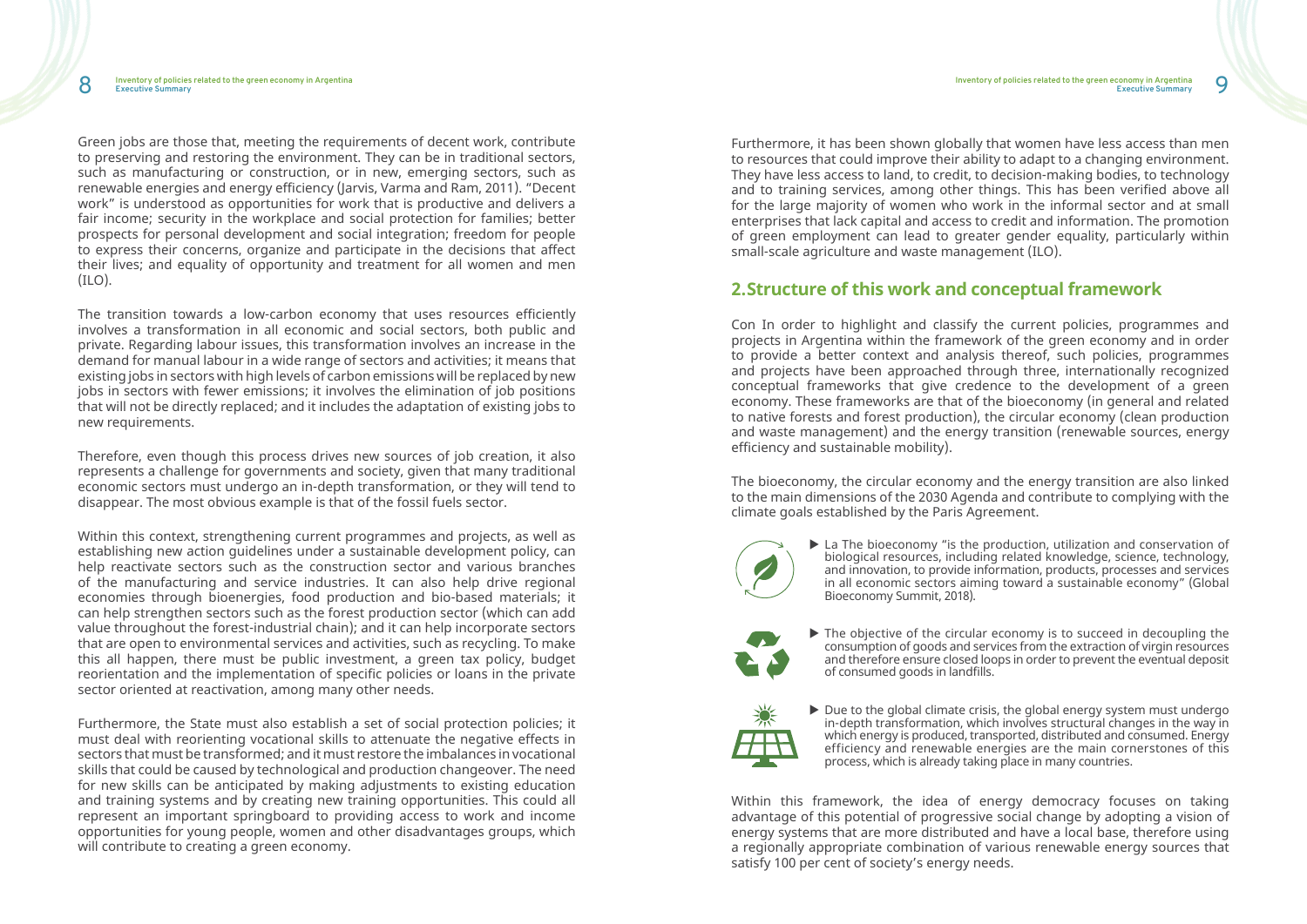**Resumen ejecutivo**

La The food industry covers a complex range of production and processing categories distributed throughout the national territory, composed of 31 agricultural chains (CAA). Argentina has had a historical role as a global food supplier, and it is in a position to strengthen its international competitiveness and its insertion in the global food value chain. However, in comparison with other countries with more dynamic food sectors, the country's participation in global markets continues to be led by agricultural commodities such as flour, oil and soybeans, which have relative aggregate value.

Because of the crisis caused by the COVID-19 pandemic, food production presents itself as a strategic sector for the country's economic development, but adapting and improving the processes related to product safety, health and traceability will be essential. The process of food sophistication and the rise of bio-based materials, bio-inputs and biofuels are fields in which the country has some developments, but they must be increased and more in depth. For example, the bio-inputs needed for food processing – such as enzymes – are scarcely developed locally, and the majority are imported (Anlló et al., 2016). Another major area for production and commercial development is that of agricultural bio-inputs, such as biofertilizers, biostimulants and biological agents for pest control, which can offer both environmental and economic benefits.

# **3.1 The bioeconomy**

### ▶ 3.1.a. The bioeconomy in Argentina

Argentina has an abundance of biomass, which offers a great opportunity to develop the bioeconomy. The forest surface area, the competitive chains of the agricultural and livestock sectors and the advanced scientific-technical skills in the country represent a broad range of opportunities for promoting more sustainable production patterns.

The bioeconomy promotes the industrialization of biomass, which in our country is diverse and is distributed throughout various regions: these characteristics give the bioeconomy added value for boosting regional economic and social development. The activities associated with the bioeconomy are not necessarily a synonym of sustainability. Development of the bioeconomy according to the purpose of sustainability and social inclusion must therefore be guaranteed by redesigning certain production policies and by strengthening the existing environmental policies.

The bioeconomy's share of the national GDP was estimated at 16.1 per cent in 2017, amounting to a contribution of nearly 86.7 billion dollars (Coremberg, 2019). This amount includes the agricultural sector, the industrial branch of biomass conversion and related industries, trade in bio-based products<sup>2</sup>, repairs of agricultural machinery and transportation. The health sector is left out of this estimate, which could add other significant points.

Biomass allows the generation of bioenergy and the production of foods and diverse types of bio-inputs and bio-based materials, as well as the services associated with bioeconomic activities. The most important opportunities are located in the centre of the pampean region, where the confluence of resources, production capacity and infrastructures is more evident and where there are considerable developments in the agro-industrial and biofuel chains. Nevertheless, the country's other regional economies also offer considerable resources and substantially developed institutions that, to varying degrees, have high-quality human, technological and production resources (Rojo, Ernst, Lengyel and Pizzicannella, 2019).

- Bioenergy
- Microbial, plant and animal biotechnology
- Human and animal health
- Bio-based products
- Agricultural bio-inputs
- Bioremediation
- Foods and beverages
- Animal and plant genetics



## **Bioeconomy categories**

<sup>2</sup> Industrial products from renewable biological feedstocks are called "bio-based products".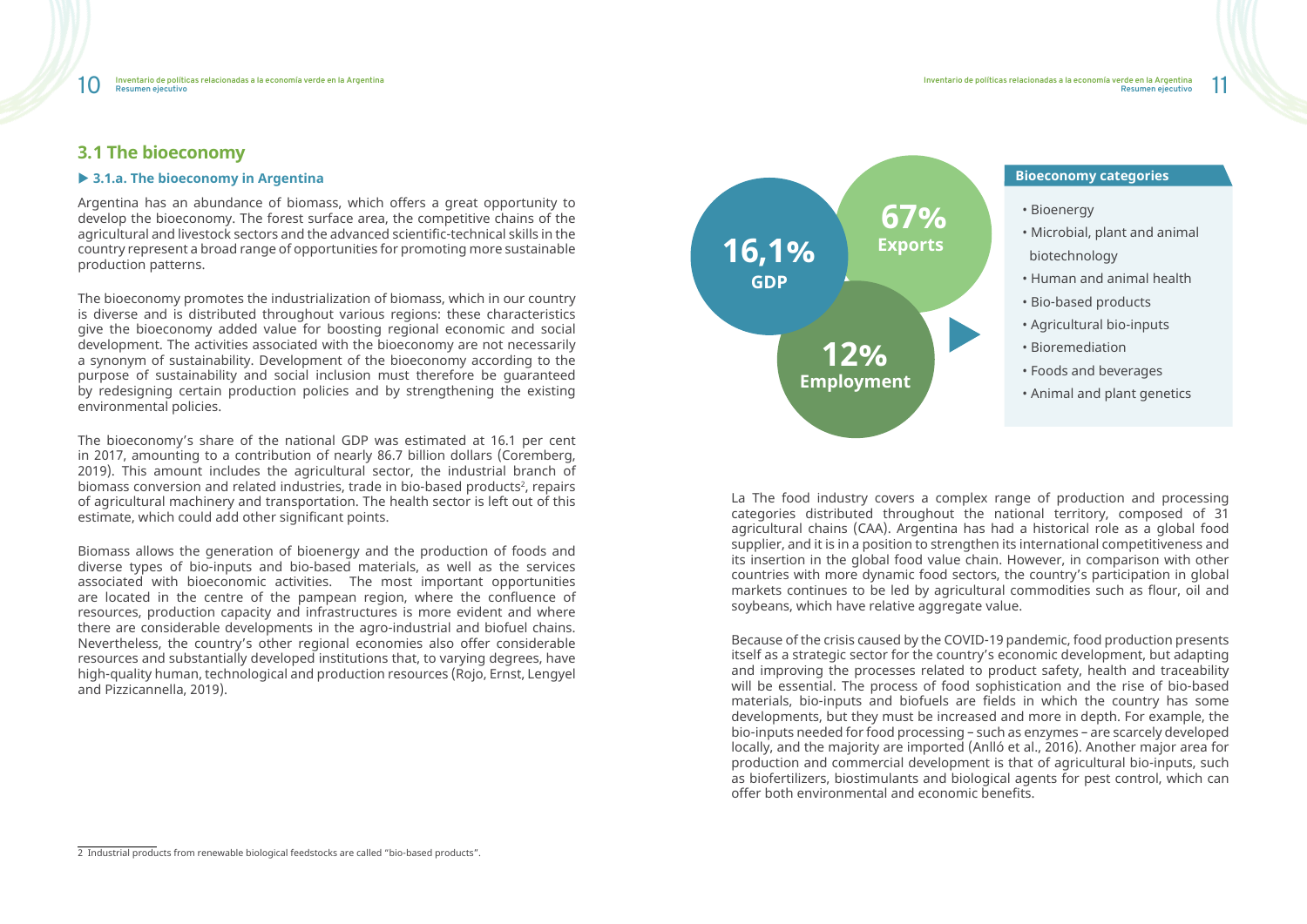The bioeconomy is a model that promotes sustainability, according to which an increase in productivity must take place in harmony with the environment. There is a preponderance of competitive agriculture in the country, as opposed to agroecological systems. Competitive agriculture, which currently demands high levels of plant protection inputs and is focused on the one-crop production of soybeans, must be reconverted towards more diversified and sustainable processes. Nevertheless, the country ranks second in the world in organic production, and it is advancing – slowly but steadily – in agroecological systems. The growing global demand by consumers for products coming from ecological agriculture is proof of the huge potential of these systems, not only for the international market but also for expanding the local supply.

On the other hand, the country has a significant pool of human and institutional resources that are contributing to various scientific developments associated with biotechnology. Argentina is ranked 16th in the world among countries with the highest number of biotechnology companies. There are approximately 200 companies, 70 per cent of which are SMEs. Of these companies, 63 per cent are engaged in human and animal health, 22 per cent in agriculture and 15 per cent in industrial biotechnology. The sector employs 4,400 workers directly (Ministry of Production Development, 2018).

rogramme • "*Bioeconomía Argentina*" ("Argentine Bioeconomy")

• *Plan Nacional de Ciencia, Tecnología e Innovación Productiva Correlling* Consider Science Science *Region* Indian Plan **Constant Considers** 

chnology Centre (CABBIO)

The activities performed by these biotechnology companies include the following, among others: seed production, medicinal products for human use, assisted human reproduction, animal reproduction, biotechnological inputs applicable to plant and animal production (such as vaccines) and industrial activities.

> • *"Alimentos Argentinos"* ("Argentine Foods") quality label e") programme ) sustainable food production

• Promotion and training: *Red Nacional de Municipios tan la Agroecología* (National Network munities that Promote Agroecology)

*ATA and the Ministry of Social* • *Centro de Investigación para la Agricultura Familiar* (Research for Family Agriculture) (CIPAF) • *Registro Nacional de la Agricultura Familiar* (National Register NAF)

Within the current context of the COVID-19 pandemic, health-related biotechnology is at the centre of the global stage, and it has highlighted the capacity of the Argentine scientific-technological sector in this area. The serological tests produced by the Leloir Institute and the CONICET (National Scientific and Technical Research Council) for detecting the presence of antibodies against the coronavirus and the rapid molecular diagnostic test (Neokit-COVID-19) are two examples of how local biotechnology has developed. In this regard, we could highlight the incipient development of public-private partnerships that, after several years of research, are ready to move into the marketing stage. Yet there still is no robust, established sector that enhances the synergies and the returns that could be generated by the Argentine scientific system from biotechnology that had a defined commercial use (Anlló et al., 2016).

#### **Policies, programmes and projects**

• "*Bioproducto Argentino*" ("Argentine Bio-based Product")

Argentine Bio-based Product") label Itural bio-inputs sector t, INTA

|  | <b>Bioeconomy</b><br>promotion policies                                    | · Bioeconomy promotion pro<br>· "Bioeconomía Argentina" (".<br>programme<br>"Pampa Azul" project                                                                                                                                                                                                                                                   |
|--|----------------------------------------------------------------------------|----------------------------------------------------------------------------------------------------------------------------------------------------------------------------------------------------------------------------------------------------------------------------------------------------------------------------------------------------|
|  | Policies for the<br>promotion of bio-<br>based materials<br>and bio-inputs | · "Bioproducto Argentino" ("A<br>programme<br>· "Bioproducto Argentino" ("A<br>• Action plan for the agricult<br>· Bio-based plastics project,                                                                                                                                                                                                     |
|  | Policies for the<br>promotion of<br>biotechnologies                        | • Plan Nacional de Ciencia, Te<br>(National Science, Technold<br>· Coronavirus unit<br>· Biotechnology, INTI<br>· Argentine-Brazilian Biotecl<br>· Biotecsur                                                                                                                                                                                       |
|  | Policies for<br>the promotion<br>of foods and<br>beverages                 | · "Alimentos Argentinos" ("Ard<br>· "Sumar Valor" ("Add Value"<br>· "Tierra Viva" ("Live Earth") s<br>programme                                                                                                                                                                                                                                    |
|  | Policies for the<br>promotion of<br>agroecology and<br>family agriculture  | · Research: Red de Agroecolo<br>Network) (REDAE)<br>Promotion and training: Re<br>y Comunidades que Fomento<br>of Municipalities and Comm<br>(RENAMA)<br>· Prohuerta programme: INT<br>Development of the Nation<br>· Centro de Investigación para<br>and Development Center fo<br>· Registro Nacional de la Agrio<br>of Family Agriculture) (ReN. |

• Research: *Red de Agroecología* del INTA (INTA Agroecology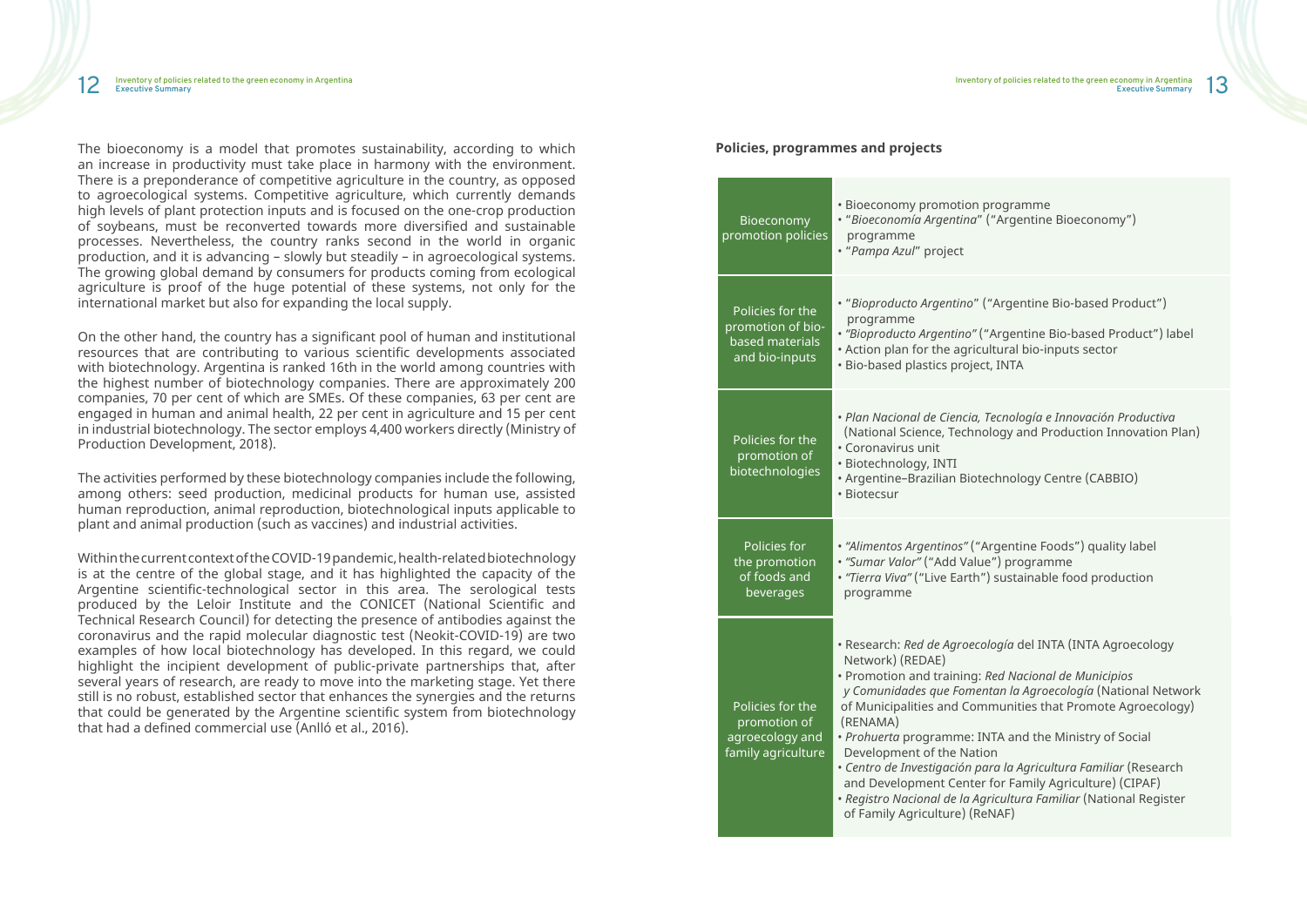| Policies for the<br>promotion of<br>organic production                                    | • Overall strategy for organic production                                                                                                   |
|-------------------------------------------------------------------------------------------|---------------------------------------------------------------------------------------------------------------------------------------------|
| Policies of<br>good practices,<br>integrated systems<br>and production<br>diversification | • Plan Nacional de Suelos (National Access to Land Programme)<br>• Private undertakings that implement integrated or diversified<br>systems |
| Policies for<br>promoting the<br>fight against<br>climate change                          | • National agricultural and climate change action plan                                                                                      |

### ▶ 3.1.b. Biomass production: native forests and forest production

#### **Example 12 Native forests**

 $\triangleright$  In Argentina, due to the various geographic, topographic and climate conditions, there are a variety of native forests, located in seven forest regions: Missionary Forest, Yungas Forest, Gran Chaco Forest, Andean Patagonian Forest, Espinal forests, the Monte ecoregion and the Paraná River Delta and islands.

▶ Between 1990 and 2014, over 7 million hectares of native forests were lost. Even though the deforestation rate has been decreasing, it still remains significantly high. Deceleration began being observed in 2008, due mainly to enactment of the Law of Minimum Budgets of Environmental Protection for Native Forests (Law 26331) in 2007. Since 2014, the deforestation rate has remained stable at approximately 0.5 per cent annually (SAyDS, 2019). The main causes of deforestation have been the expansion of the agricultural frontier and the shift of livestock farming from the Humid Pampas towards the forest zone.

Law 26331 sets forth that each jurisdiction must establish land use planning for native forests according to different conservation values, based on 10 environmental sustainability criteria. Category I (red) encompasses sectors that have a very high conservation value and must not be transformed. Category II (yellow) indicates forests that can be degraded, yet they have a high conservation value. Activities related to sustainable use, tourism, harvesting and scientific research are permitted in these zones. Category III (green) indicates sectors with a low conservation value, and they can be transformed, either partially or totally, within the criteria of the law

Currently, the yellow category is sustaining the greatest loss, and the main cause is livestock farming. While there are areas affected by fires (mainly in the Dry Pampas region), livestock farming in Chaco Park represents the greatest threat, given that permits for sustainable use end up involving a change in land use.

Of the more than 53 million hectares that the provinces declared in their land use planning of native forests, nearly 10 per cent is subject to management or conservation plans. There are also a significant number of interventions that take place in native forests outside of the National Fund for the Enrichment and Conservation of Native Forests (Fondo Nacional para el Enriquecimiento y Conservación de Bosques Nativos – FNECBN) (ForestAr 2030, Forest-Industrial Competitiveness Board, 2019). Moreover, the illegal use of forests has been a historical practice in some parts of the country, and to a certain extent, it has been established as an informal economy with very little control.

Beyond the deforestation that has occurred, Argentina is notable for being the first country in the region to have a policy on land use planning for native forests.

### **Forest Industry**

The country has great potential for economically competitive forest industry, given that it has suitable land available for the activity, with a variety of soils, species and climates. The natural conditions are so optimal that they allow a plantation growth rate (from 9 to 15 years, on average) that surpasses the rate of countries with a tradition in forestry (ForestAr 2030, Forest-Industrial Competitiveness Board, 2019).

Approximately 95 per cent of the timber used in the forest industry comes from cultivated crops, (SAyDS, 2019) and over 40 per cent of the planted surface area is certified by sustainability labels (FSC, PEFC). The promotion of forest production policies is governed by Law 25080 (1998), on investments for planted forests, which was amended by Law 27487 (2018) and extended to 2029. This scheme establishes non-refundable contributions and tax breaks, as well as the promotion of new forest-industrial projects through tax benefits and amounts for sustainable management.

**million hectares available for forest expansion** 

**3,7**

**hectares of forest plantations**

**1,37**

**million hectares of native forests**

**53,6**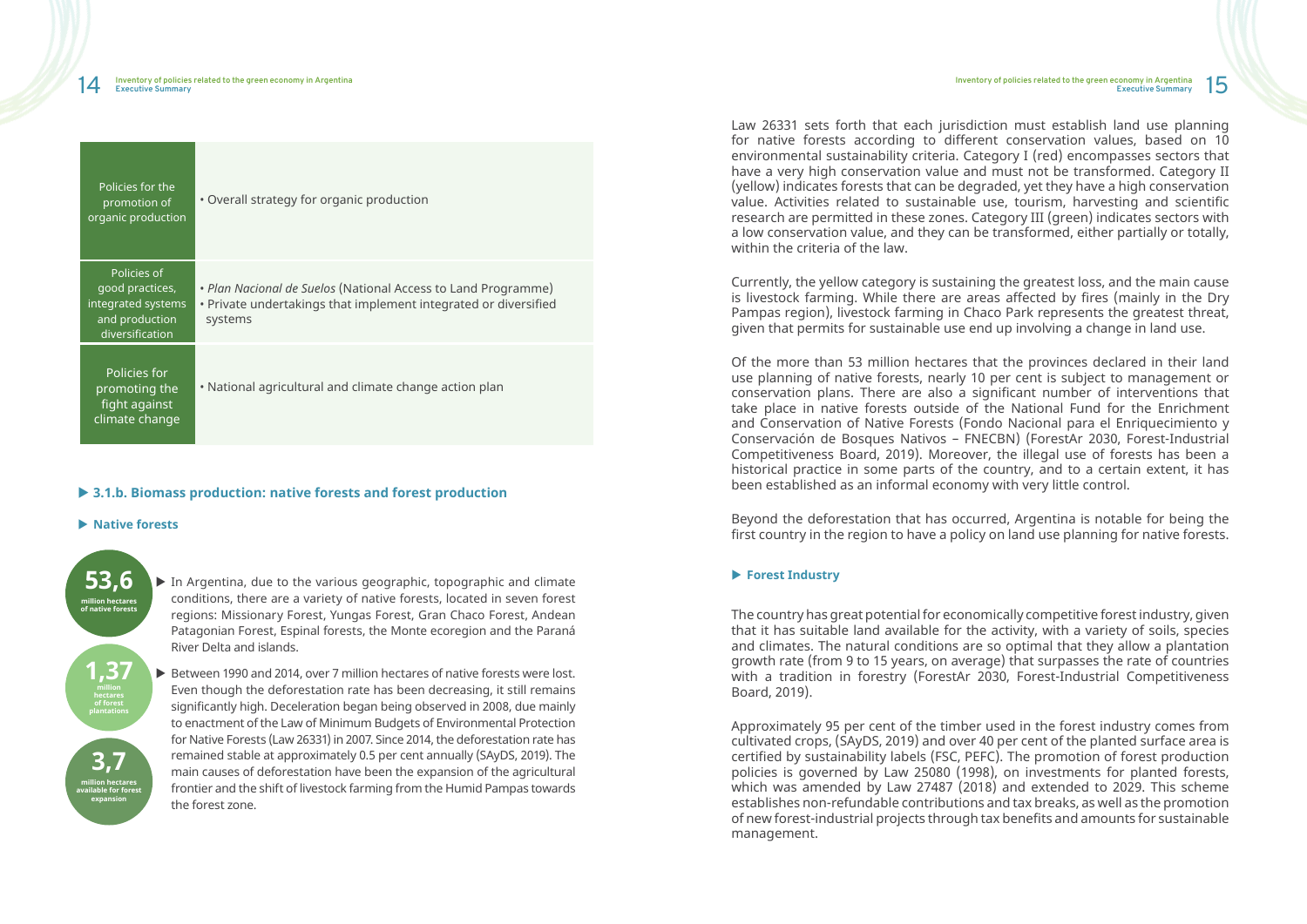The promotion scheme has historically faced management and financing problems. The extension of the new law sought to settle previous problems by not only improving the management processes of the scheme but also by using "Green Insurance" to finance promotion<sup>3</sup> of the activity (ForestAr 2030, Forest-Industrial Competitiveness Board, 2019). However, the agreement that governs "Green Insurance" was not applied during 2020.

By 2018, the forest-industrial chain represented 1.2 per cent of the gross aggregate value, 1.4 per cent of registered employment and 1 per cent of exports. The country has a structural trade deficit: a negative balance of 669 million dollars was recorded in 2018 (Under-Secretariat of Microeconomic Programming, 2019). The 2030 forest and forest-industrial strategic plan (2019) highlights that in the last 15 years the South American region (Chile, Brazil and Uruguay) has become the second-leading region in cellulose production for the global market, with an investment of approximately \$25 billion, from which Argentina reaped practically no benefit. The cellulose sector has not grown in Argentina for 30 years, despite the fact that, unlike its neighbouring countries, it has 3.7 million hectares available for forest expansion that do not compete with native forests or crops.

The forest-industrial sector for developing the Argentinian bioeconomy is substantial: it can produce renewable resources, the carbon intensity is low and there is great potential for generating employment throughout the entire production chain, in both rural and urban areas. In turn, the growing global demand, driven by the need to replace carbon-intensive products (such as cement and fossil fuels) or non-renewable products (such as plastic and aluminium), is opening up a wide range of opportunities for the entire value chain of the Argentine forest industry.

In the paper segment, while some papers are showing a downward trend (printing paper and newspaper), others, such as packaging paper (kraft paper), are on the rise due to the increase in online trade, accelerated even more by the pandemic

(ForestAr 2030, Forest-Industrial Competitiveness Board, 2019). This segment presents a great investment opportunity, given that kraft paper is not produced in the country and is imported entirely. Its raw material is long fibre (pine), in which local production has major competitive advantages.

Wood also has great growth potential in construction because of the need to develop new construction systems and due to the inclusion of new wood-based technologies for building construction (cross-laminated timber and glued laminated timber technologies, among others). These construction systems are more energy efficient and are replacing non-renewable products such as cement, iron and aluminium, which have high levels of GHG emissions. The global production of wood products recorded its greatest increase of the last 70 years: the commercial value in 2018 increased by 11 per cent compared to 2017 (FAO, 2019).





<sup>3 &</sup>quot;Green Insurance" is a commitment that was signed in 2018 between a group of 11 insurance companies and the National Government – through the Insurance Supervisory Authority of the Nation and the Secretariats of Agroindustry and of the Environment and Sustainable Development – to allocate 1 per cent of every digital policy to planting trees in Argentina, thereby reducing the carbon footprint of cars, motorcycles and trucks.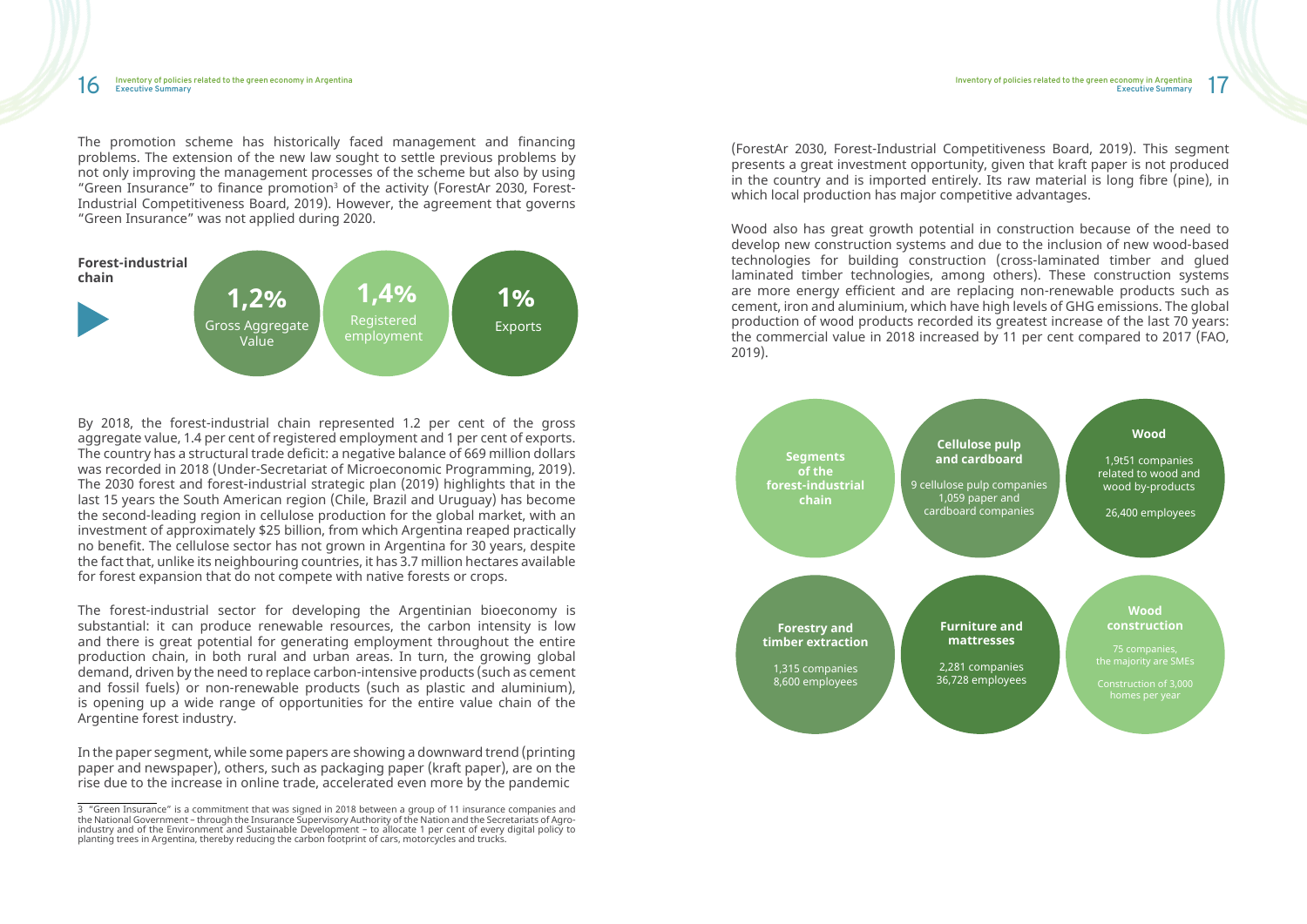### **Policies, programmes and projects**

| Policies for the<br>promotion of native<br>forests    | • Programa Nacional de Protección de Bosques Nativos<br>(National Native Forests Protection Programme)<br>(Law 26331)<br>. National monitoring system of native forests<br>· Plan Nacional de Restauración de los Bosques Nativos<br>(National Native Forests Restoration Plan) (PNRBN)<br>• National forests and climate change action plan<br>. National plan for the management of forests with<br>integrated livestock<br>• Native forests and communities project<br>· Sustainable forestry management at the river basin level<br>· United Nations Collaborative Programme on Reducing<br>Emissions from Deforestation and Forest Degradation<br>(UN-REDD Programme). Developed until 2020.<br>• Fire management                                                      |
|-------------------------------------------------------|-----------------------------------------------------------------------------------------------------------------------------------------------------------------------------------------------------------------------------------------------------------------------------------------------------------------------------------------------------------------------------------------------------------------------------------------------------------------------------------------------------------------------------------------------------------------------------------------------------------------------------------------------------------------------------------------------------------------------------------------------------------------------------|
| Policies for the<br>promotion of<br>forest production | • Plantation promotion (Law 25080)<br>· Plan estratégico forestal y forestoindustrial Argentina 2030<br>(Argentina 2030 Forest and Forest-Industrial Strategic Plan)<br>· Programa de Sustentabilidad y Competitividad Forestal<br>(Forestry Sustainability and Competitiveness<br>Programme) (SyCF)<br>• Forestry Certification Policy<br>· Programa de Verificación de la Legalidad de la Madera<br>(Timber Legality Verification Programme) (PVLM)<br>. Home construction with wood<br>· Programa de certificación sectorial de trabajadores<br>forestales AFOA-UATRE (AFOA-UATRE forestry workers<br>sector certification programme)<br>. INTI Madera y Muebles (Wood and Furniture INTI)<br>• Programa de Celulosa y Papel (Cellulose and Paper<br>Programme) (PROCyP) |

# **▶ 3.2. The circular economy in industry**

Unlike other countries and regions, Argentina has yet to develop a national policy that is oriented according to the circular economy paradigm. The country has made progress on programmes for cleaner production in industrial processes, although the initiatives are partial and voluntary.

The legislation in force on waste management has an outdated structure regarding the current reality of production, commerce and consumption. Current laws must be amended, and new, specific regulations need to be set up in order to handle relevant aspects within the framework of this new paradigm. For now, there is no specific legislation on clean production in industry, or any regulatory framework (general standards) or specific regulations by branches or sectors. Regarding liquid effluents, the regulations of each jurisdiction apply; for gaseous effluents, an adhesion norm of 1973 is followed; and for polluted sites, guide level tables corresponding to hazardous waste regulations are used.

The industrial sector is dominated by the manufacturing industry, according to the gross added value, followed by commerce and construction. The manufacturing industry is characterized by a heterogeneous composition led by food and beverage production (25 per cent of the total). Micro, small- and medium-sized enterprises are those that contribute the most to this economic activity (97 per cent). It generates 1.2 million jobs, and of those, 19 per cent correspond to what is known as "green employment", centred mainly in those sectors or production stages whose processes are environmentally certified (OIT, 2019).

Another characteristic that indicates the heterogeneity of this industry is its diversity regarding production – in terms of innovation (technological intensity gaps), in terms of the internal and external levels of productivity (productivity gaps) and in terms of the labour conditions offered according to the branch of industry (Infante and Gerstenfeld, 2013).

The recycling sector is incipient in the country, and overall there are 3,174 registered employees (Ministry of Labour of the Nation, 2018). Yet it is estimated that there are between 100,000 and 150,000 formal and informal waste pickers of solid urban waste in the country, of whom only 15,000 are organized into at least 160 cooperatives. The recycling sector continues to be highly vulnerable, and it is the instance of the industrial chain with the highest predominance of informality, labour precariousness, low income, hazardous jobs and even child labour (Ferraro, Rojo Brizuela and Paz, 2020).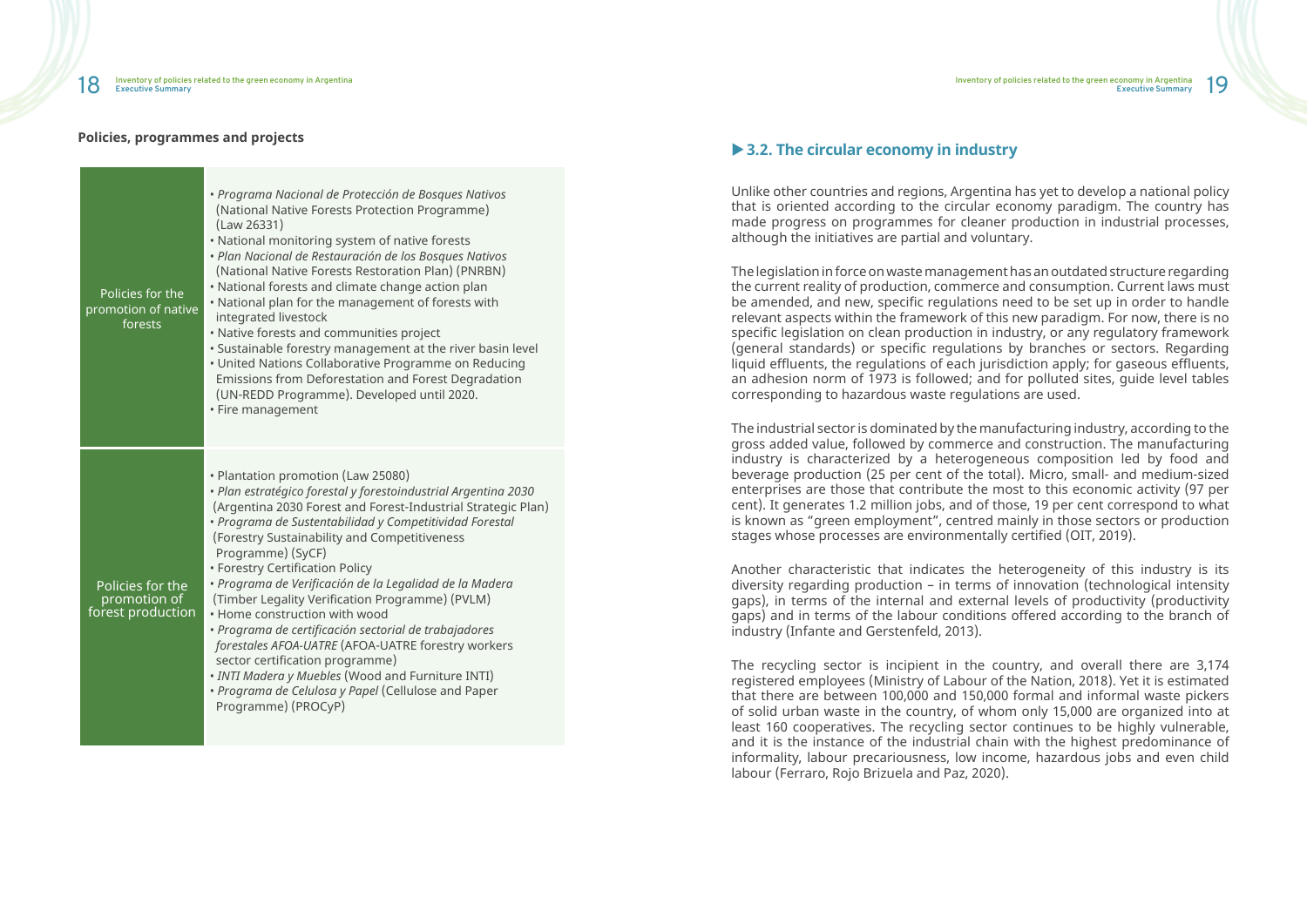

The heterogeneity that characterizes the sector leads to dissimilar environmental performance between the various branches of the manufacturing industry. According to the Secretariat of the Environment and Sustainable Development (SAyDS) (2019a), one fourth of the environmental impact potential of the manufacturing industry is linked to the food and beverage sector. As it is can be seen below, activities that involve greater processing complexity represent 55 per cent of the environmental impacts generated nationally by the industrial sector. These activities include oil and gas processing; the chemicals and plastics industry; metal manufacturing, particularly steel and aluminium; and the automotive industry, including spare parts.

In addition to generating a negative trade balance, the low post-consumption recycling rate of manufacturing firms has a dual impact on the sector's environmental performance. First of all, it keeps the demand for virgin raw materials and energy at high levels; and second, it generates a growing environmental impact due to the constant increase in waste generation. Recycling is concentrated mainly in plastics, paper and cardboard, and it is calculated that the percentage reaches 3 per cent nationally, according to figures published by the SAyDS (2013).

Of the total amount of municipal solid waste generated in the country, 51.25 per cent is taken to sanitary landfills, with the remainder going to dumpsites. For 70 per cent of the country's population, there is no selective collection (door to door); 82 per cent of municipalities have yet to develop recycling programmes for major waste generators; and only 49 per cent of municipalities have treatment plants for this fraction of waste (CEMPRE, 2018).

With regard to organic waste composting, there is no data available, either official or unofficial. The majority of projects or initiatives are oriented at the composting of municipal pruning waste and at small-scale private and social undertakings. For special waste or universal hazardous waste, such as WEEE, there are municipal or provincial programmes at specific points in the country, and some jurisdictions even have specific legislation.

The demand for virgin raw materials by the petrochemical-plastics chain, and the inability to meet that demand through internal production, results in a negative trade deficit, with negative balances in both manufactured goods and raw materials, a situation that has deepened.

In the case of paper, the country continues to be a net importer, especially of kraft liner (used in the packaging market) and of high grammage kraft for laminates of tetra pack containers. Moreover, due to the high percentage of recycled fibres that are included in paper and cardboard production (approximately 55 per cent), the trade balance in paper and cardboard waste is also negative for the sector.

In the case of aluminium, while the national production of primary aluminium has had sustained growth, the production based on local recycling barely reaches 15 per cent of the country's total, which is relatively low compared to international figures (40 per cent in the European Union and 83 per cent in China). It should be pointed out that Argentina acquires its raw materials for the industry from Brazil and China.

Finally, regarding waste electrical and electronic equipment (WEEE), between only 3 and 4 per cent is recovered nationally from the total amount generated annually. Some of these materials are exported by recycling enterprises, and others are diverted to other branches of industry. This is because circularity within the electronics industry in the country is hardly viable, given that the majority of the sector is oriented at assembling imported parts.

### **Políticas, programas y proyectos**

Cleaner production

• *Programa de Reconversión Industrial* (Industrial Reconversion Programme) (PRI) • *Programa nacional de emprendedores para el desarrollo sustentable* (National Entrepreneur Program for Sustainable Development) (PROESUS). Developed until 2020. • *Programa Casa Común para Gobiernos Locales* (Common House Programme for Local Governments) [Líneas Economía Circular y Producción Agroecológica (Circular Economy and Agroecological Production Lines)]



**70%** of the population without diversified recycling



**51%** of SUW disposed in sanitary land fills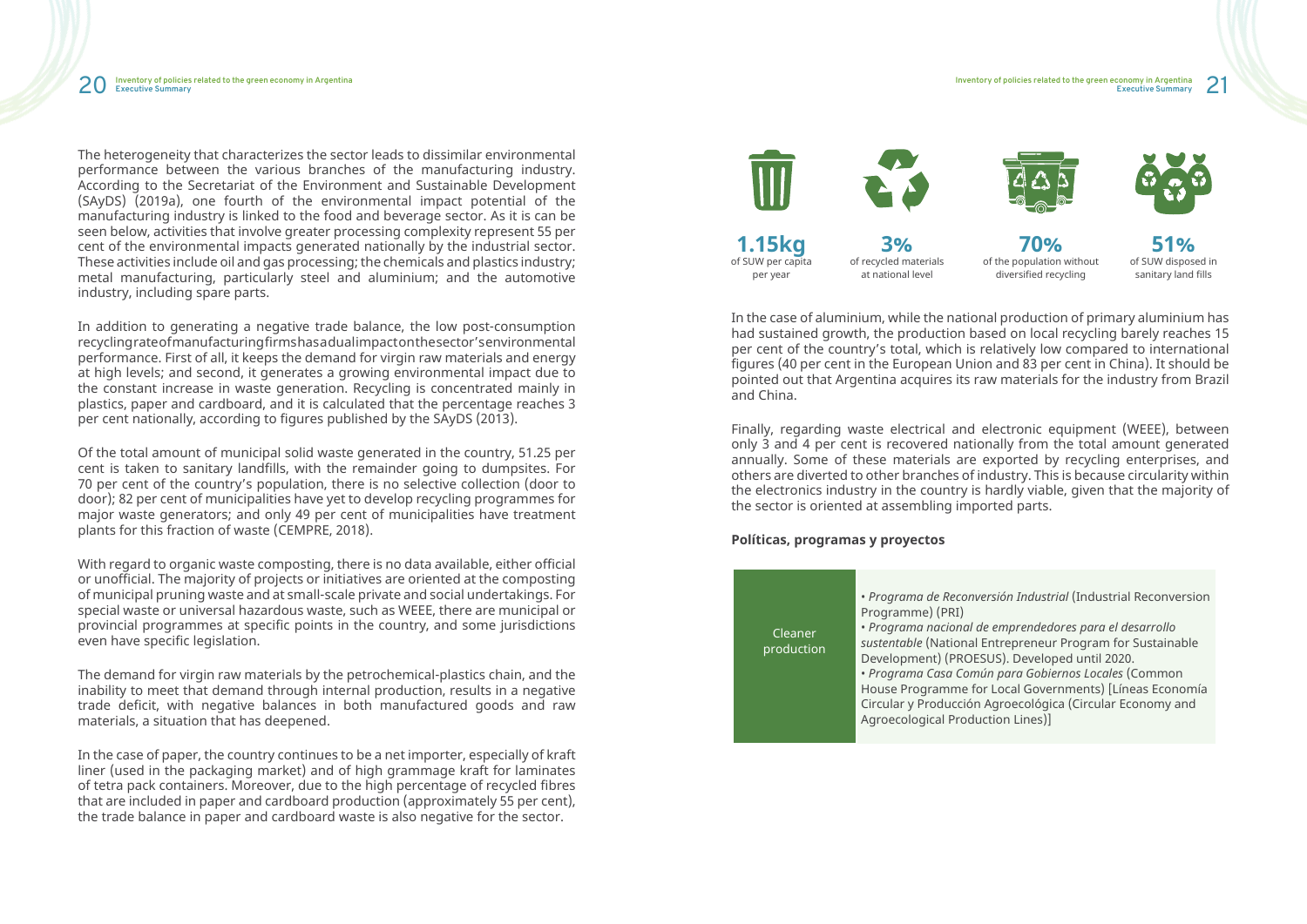## **▶ 3.3. Energy transition**

Currently, Argentina's primary energy mix depends mainly on hydrocarbons, which represent 87 per cent of the total internal supply. The predominant source of energy is natural gas (BEN, 2018). Regarding electric power, thermal generation is the main source, representing 62 per cent of the installed power.

4 Data from 2018 taken from the International Energy Agency. Available at https://www.iea.org/sdg. [Date of access: 1 March 2020].

In terms of access to energy, the extent of the power grid in the country is high, reaching 98.8 per cent, compared to 96 per cent overall in Latin America and 87 per cent globally. Furthermore, 99 per cent of the population has access to clean cooking fuels, versus 89 per cent in Latin America and 64 per cent globally<sup>4</sup> . The extent of the natural gas network, on the other hand, is estimated to be approximately 70 per cent according to data from Indec for the first half of 2019, with the lack of access occurring mainly in the north-west of Argentina<sup>5</sup> .

In terms of efficiency, if the overall energy intensity is considered, meaning the ratio between the supply of primary energy and the Gross Domestic Product (GDP), then Argentina's performance is above the region's average – 0.119 TOE / \$1000 (2010 PPP)6 and 0.092 TOE / \$1000 (2010 PPP), respectively – and is below the global average – 0.123 TOE / \$1000 (2010 PPP). However, there has been no evident improvement in recent years.

According to data from the International Monetary Fund (IMF), Argentina is the fourth-ranked country in the region granting the most subsidies for energy and electricity, although it has been implementing a plan to reduce subsidies since 2016 (Di Bella et al., 2015). For 2020, the fossil fuel subsidy is estimated to represent 5 per cent of the national budget, surpassing the amounts allocated

5 Available at https://www.indec.gob.ar/indec/web/Nivel3-Tema-4-27

to programmes such as the Universal Child Allowance (AUH) and the Universal Allowance for Pregnancy (AUE), as well as the transfers planned for national universities (UN Argentina, 2020).

On the other hand, the country has two energy taxes: the liquid fuels tax and the electric energy consumption tax. Even though these taxes apply a charge for the negative externalities generated by fossil fuels, in general they were created for collection purposes. The 2017 tax reform transformed the fuels tax into a liquid fuels tax and the CO2 tax, in line with the international policy on carbon taxes, but with local particulars (SAyDS, 2019).

Over the last five years, Argentina has advanced significantly in the regulatory framework that regulates the generation and consumption of electric energy from renewable sources, based on Law 27191, on the promotion of renewable sources, and on Law 27424, on distributed generation. However, given that these laws are not mandatory for provinces, they have yet to be implemented in the entire national territory: the jurisdictions that would like to adhere to the promotion scheme established by these norms must include the scheme through local legislation.

Regarding the generation of thermal energy, no promotion scheme has been enacted yet.

And regarding efficiency, even though the country does not have cross-cutting national legislation, it does have at least two draft bills before the National Congress.

Argentina is also showing progress on lighting: it has not only prohibited the import and marketing of incandescent and halogen lamps at a residential and commercial level, it is also promoting LED technology (Laws 26473 and 27492).

With respect to sustainable transport, Law 26123 is in force, which promotes the production, use and application of hydrogen as a fuel and energy vector, although no regulations have been implemented. On the other hand, there has yet to be any progress on a regulatory framework for the promotion of low-emission mobility, although there are draft bills up for debate in parliament.

Laws 27191 and 27424 have driven the penetration of renewable energies in Argentina in recent years. The former establishes objectives for electric energy consumption from renewable sources, going from 8 per cent (at 31 December 2017) to 20 per cent by 31 December 2025. And while the latter law does not establish goals, it does allow the Executive Branch to establish an objective of 1,000 MW of power over the upcoming 12 years.

<sup>6</sup> The unit of measure is "tons of oil equivalent" (TOE). PPP means "purchasing power parity".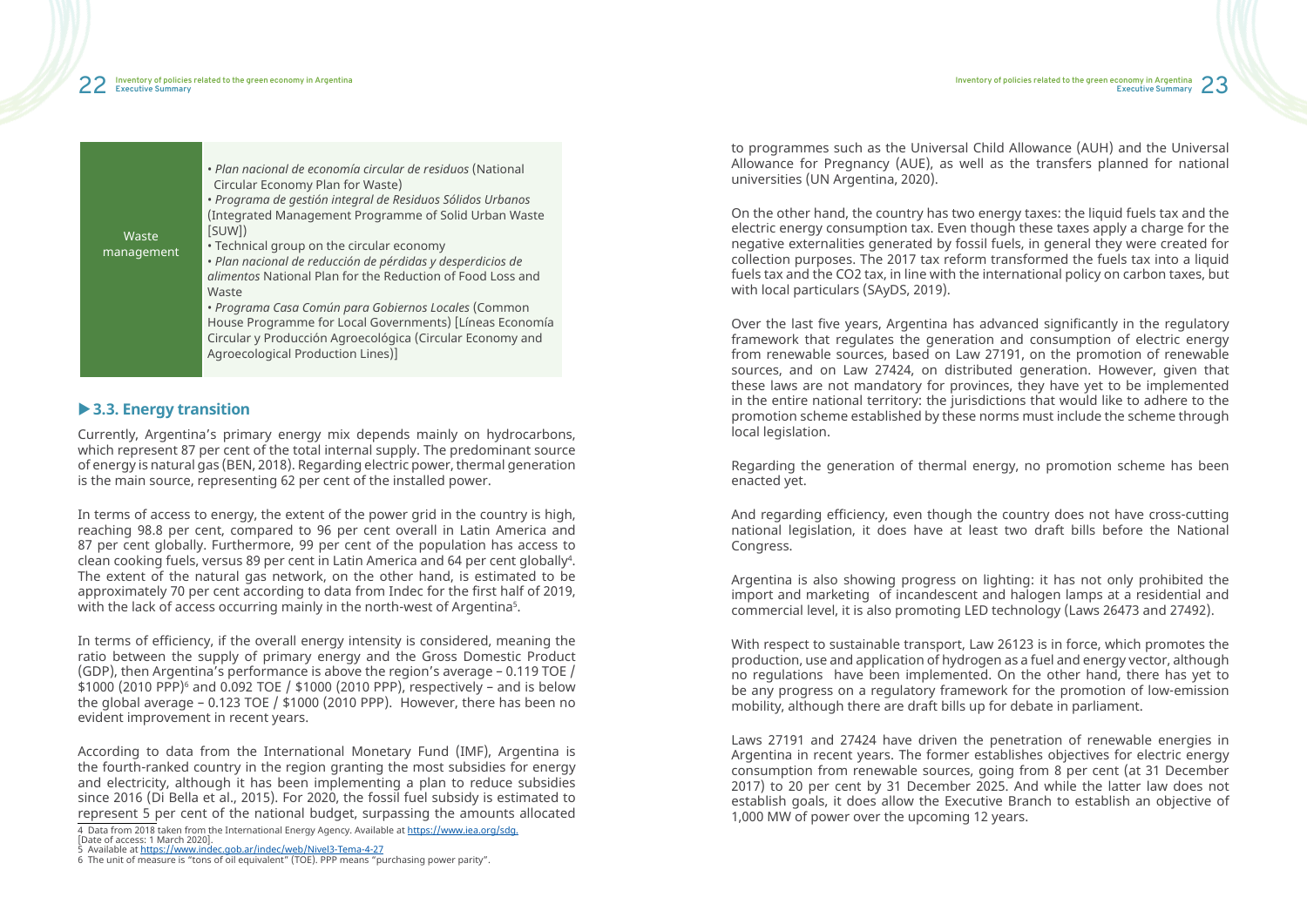

The country has abundant availability of renewable sources for generating energy, both non-conventional (wind and solar) and biomass and liquid biofuels, which are distributed throughout the entire country according to the geographic characteristics.

With respect to mobility, interurban freight transport in Argentina is heavily dominated by highway transport (92.7 per cent of all transported cargo) (SAyDS, 2018)<sup>7</sup>. Passenger transport in the Metropolitan Area of Buenos Aires (AMBA), which has the highest population density in the country, is distributed among underground trains (2 per cent), buses (38 per cent), trains (5 per cent), private vehicles (37 per cent), taxis (4 per cent) and others (14 per cent) (SAyDS, 2012).

> • *Programa de ahorro y eficiencia energética en edificios*  ings and efficiency programme in **OUREE**)

gy Rating Programme ente (Efficient Lighting Plan) (PLAE)

There are a total of 13,950,048 vehicles on the road in Argentina. In terms of vehicle-density per capita, this represents 3.15 inhabitants per vehicle. Over 47.3 per cent of all vehicles are concentrated in the province of Buenos Aires and in the Autonomous City of Buenos Aires (CABA), followed by Córdoba, Santa Fe and Mendoza. Of the total number of vehicles that were added to the motor vehicle pool in 2018, 80.9% are gasoline-powered vehicles (Asociación de Fábricas Argentinas de Componentes [Association of Argentine Components Factories], 2018). By the end of October 2019, 61 electric vehicles had been registered, as well as 34 plug-in hybrid vehicles and 3,284 conventional hybrids. Regarding electric public transport, a total of 22 electric buses were estimated to be on Argentine roads by the end of 2019 (PNUMA, 2019).

7 Secretariat of the Environment and Sustainable Development, Sector Plan on Transport and Climate Change, available at: https://www.argentina.gob.ar/ambiente/sustentabilidad/cambioclimatico/gabinetenacional/2016-2019/pnamcc/ transporte.





### **Policies, programmes and projects**

• *Proyecto para la promoción de la energía derivada de*  the promotion of energy derived BIOMASA) • *"Cooperación Mundial Digital en Biogás"* ("Global Digital as") Project • *"Probiogás"* Programme

| <b>Generation from</b><br>renewable energy<br>sources | · "RenovAr" Programme<br>· Renewable Energies Fu<br>Distributed generation<br>· Proyectos de Energías R<br>(Projects for Renewable<br>(PERMER)<br>· Proyecto para la promo<br>biomasa (Project for the<br>from biomass) (PROBIO<br>"Cooperación Mundial D<br><b>Cooperation in Biogas"</b><br>"Probiogás" Programm                                                     |
|-------------------------------------------------------|------------------------------------------------------------------------------------------------------------------------------------------------------------------------------------------------------------------------------------------------------------------------------------------------------------------------------------------------------------------------|
| Energy efficiency                                     | · Programa de ahorro y e<br>públicos (Energy saving<br>public buildings) (PROL<br>• Labelling programme<br>• National Home Energy<br>Plan Alumbrado Eficient<br>· "Eficiencia Energética y l<br>da Social Argentina" ("E<br>Energies in Argentina S<br>"Vivienda Sustentable" (<br>"Mejor Hogar Sustentab<br>Home") Programme<br>"Sustentabilizar Hogare:<br>Programme |

• *"Eficiencia Energética y Energías Renovables en la Vivien da Social Argentina"* ("Energy Efficiency and Renewable a Social Housing") Project • *"Vivienda Sustentable"* ("Sustainable Housing") Label • *"Mejor Hogar Sustentable"* ("Better Sustainable

• *"Sustentabilizar Hogares"* ("Sustainabilizing Homes")



**87%** share of fossil fuel in the primary matrix

**62%** share of fossil fuel in the electric matrix

**98%** penetration of electric energy



**70%** penetration of the natural gas network

re *(ioint purchases)* **Futures Market** • *Proyectos de Energías Renovables en Mercados Rurales* (able Energies in Rural Markets)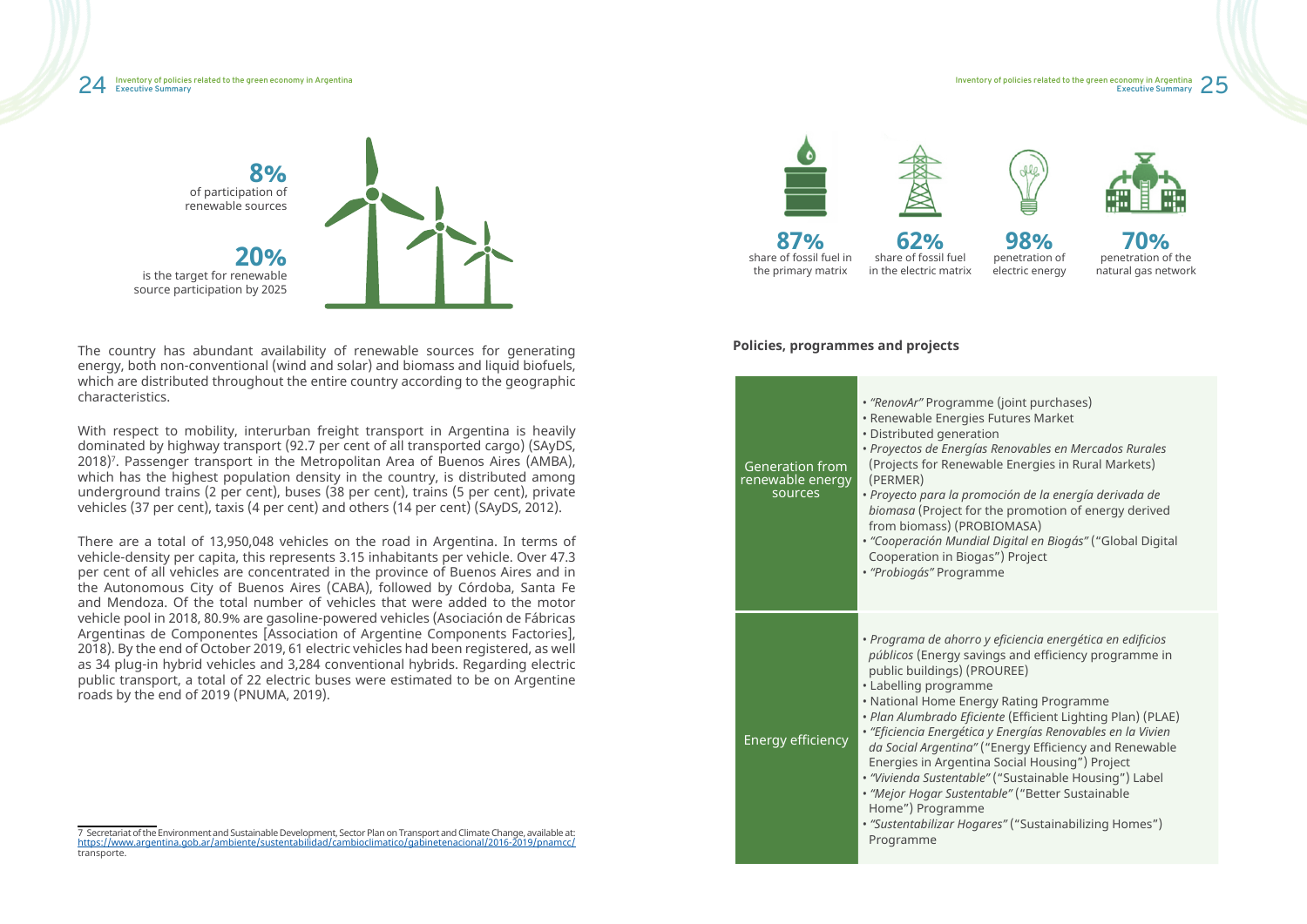#### 26 27 **Inventory of policies related to the green economy in Argentina Executive Summary**

| Transport | • Plan Nacional de Transporte (National Transportation<br>Plan)<br>• Programa nacional de biocombustibles (National<br>Biofuels Programme)<br>• National Strategy for Electric Mobility<br>· "Avanzando en un enfoque regional hacia la movilidad<br>electrónica en América Latina" ("Advancing on a<br>regional approach to electric mobility in Latin<br>America") Programme<br>· Programa Transporte Inteligente (Intelligent<br>Transport Programme) (PTI)<br>· Proyecto de transporte sostenible y calidad del aire |
|-----------|--------------------------------------------------------------------------------------------------------------------------------------------------------------------------------------------------------------------------------------------------------------------------------------------------------------------------------------------------------------------------------------------------------------------------------------------------------------------------------------------------------------------------|
|           | (Sustainable Transport and Air Quality Project)                                                                                                                                                                                                                                                                                                                                                                                                                                                                          |

# **4.Recommendations**

## $\blacktriangleright$  **Summary of the situation**

In recent decades, Argentina has moved forward on designing and implementing a number of plans, programmes and projects related to environmental protection and sustainable development, with various levels of scope, implementation and impact. These actions, while they have represented a positive impact, have not necessarily been due to compliance with national environmental planning objectives or due to an overall policy on the subject. Nor have they translated into the adoption of sustainability as a core figure in the country's production planning, whether in general or by sectors.

In some areas, there is progress in specific and advanced regulation, which is generating higher levels of certainty in programmes and projects. However, the national regulatory framework is still mostly outdated with respect to many subjects, and it lacks specific legislation regarding a comprehensive transition towards the green economy.

Furthermore, the sustainability agenda has achieved dissimilar levels of progress in the various production sectors. For example, there has been recent development on integrating renewable sources into the energy mix, although the integration of these sources represents only initial progress that needs to be developed more in depth. An example in the opposite direction is the manufacturing industry and the need to incorporate not only recycling but also the sectors that support it. In this area, there is a clear lack of active policies related to waste management and promoting the incorporation of secondary raw materials as an alternative in industrial manufacturing production. Another important aspect is the fact that, while the activities associated with the bioeconomy are among the most competitive ones in the Argentine economy, their insertion in the global market

is through commodities with relative added value. Given that this sector is vital to economic development, and aside from the incipient plans that have been developed, it is still necessary to foster an integrated, long-term policy that adds value through the industrialization of green sectors.

# ▶ An integrated policy of sustainable development

The transition towards an economy that is low in emissions, socially inclusive and efficient in resource management requires a number of specific and favourable circumstances. These circumstances basically consist in updated regulatory frameworks that guide public and private actions; in solid institutions that allow interaction between the players and that become reliable instances for intermediation and conciliation; and in a stable macroeconomic context that includes clear incentives for sustainable production and consumption. Moreover, an international market must be developed, as well as a legal infrastructure, commercial protocols and international aid that all favour the adoption of measures oriented at sustainability.

In this regard, the development strategy must include the design, implementation and coordination of policies that allow environmental sustainability to be mainstreamed into production and consumption processes. At the same time, the strategy must gradually but constantly seek to reduce the production asymmetries between cutting-edge activities and those with a low level of performance. The latter include those activities performed by micro- and small-sized enterprises, many of which are informal, where there is an impact on salary differences. A sustainable development agenda must therefore be designed and implemented, oriented at diversifying and integrating the production structure, thereby making it more varied and environmentally-friendly by including knowledge-intensive activities that create denser production clusters with more and better employment opportunities (Ferraro and Rojo, 2020).

The transition towards a green economy requires action by the State and the private sector at the same time. Therefore, when designing public policy, it is essential to have dialogue and cooperation between the State and the production sector as a whole (enterprises and workers). The institutionalization of tripartite dialogue will allow identifying priorities, designing strategies and drawing up policy proposals that are oriented at installing clean technologies, producing ecological goods and services and distributing the costs and benefits of the transition (ECLAC and ILO, 2018).

A just transition towards a sustainable society involves, on the one hand, the creation of decent work in the new activities that are performed in a green economy and the application of social protection policies, including the reorientation of vocational skills to attenuate the negative effects in sectors that must be transformed, the reversal of the imbalances in vocational skills that could be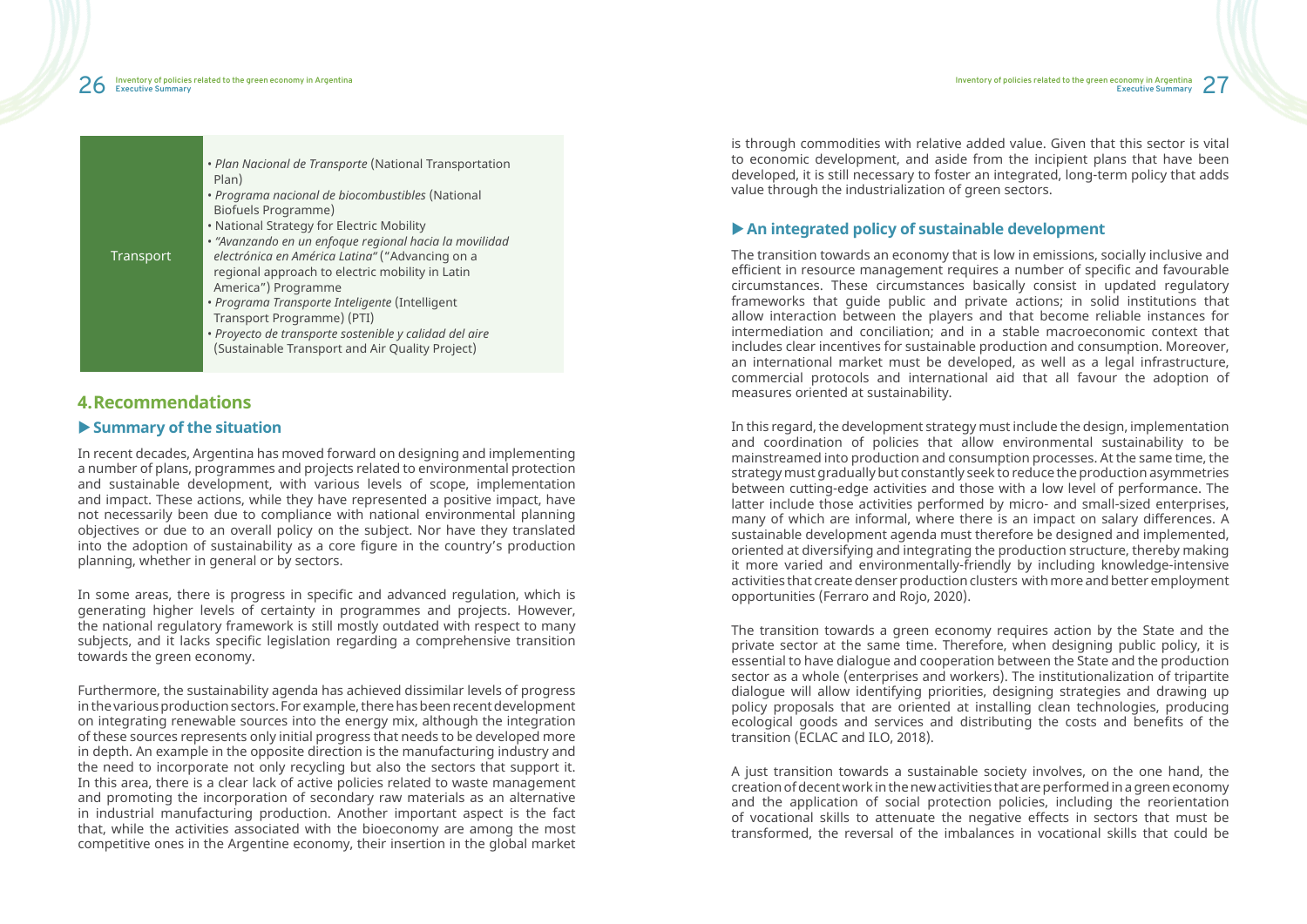caused by the technology-production changeover and the guarantee of gender equality in access to work. On the other hand, it involves the active promotion of social dialogue in all stages of the process: from the policy formulation stage to the phases of execution and evaluation, all based on respect for human rights and cultural diversity so that a consensus can be achieved regarding how we can reach environmental sustainability that goes hand-in-hand with decent work. Moreover, the creation, development and formalization of mechanisms and structures for dialogue at all levels must promoted for the purpose of analysing ways to put all social, economic and environmental objectives into practice at a national level.

The COVID-19 pandemic will undoubtedly have serious effects on the economy and employment. The process of reactivation will be key in the transition towards a sustainable economy. And in this regard, strengthening the programmes and projects that are already in force and establishing new action lines according to a policy that has clear objectives on sustainable development can help to reactivate sectors that are highly impacted. Such a policy could contribute to the construction sector through the development of infrastructure works for adapting to and mitigating climate change or through sustainable housing plans; it could contribute to various branches of the manufacturing industry and to service providers through bioenergy, food production and bio-based materials; and it could contribute to sectors such as forest production, which can add value throughout the forest-industrial chain. All the aforementioned would be viable through public investment, budget reorientation or the implementation of specific policies or of financial instruments oriented at reactivation, among other possible measures.

## **EXECOMMENDATIONS RELATED SECTORS**

### **Bioeconomy**

**1.** Boost the diversity and abundance of resources offered by the various regions in the country to add value to the production chain through interaction with different industrial sectors. Also promote a production approach based on an economy of variety in order to shift the current model centred on grain production towards the industrialization of biomass (foods, energy and bio-based materials).

**2.** Strengthen the institutional system and investments in new technologies according to regional production systems to reverse the historical deficit in infrastructures and connectivity.

**3.** Encourage systems of incentives and agreements to promote sustainability in traditional models, thereby allowing a diversified production matrix.

**4.** Promote national regulations for the application of plant health products and a national system for the preparation of public information and statistics on the use thereof according to the crop and the region. Moreover, pursue the enactment of a national law for the promotion of agroecology and for strengthening the organic production scheme.

**5.** Strengthen red biotechnologies associated with health. The sector has high potential due to a solid business base and the good performance of science and research applied to biotechnology, but the focus on innovation with a defined commercial use must be expanded.

**6.** Develop an integrated policy that sets up R&D promotion programmes and policies with the biotechnology business sector

**7.** Promote added value in the food industry, given that it is a notable sector in the country's economy, but it is currently inserted in global markets through agricultural commodities, whose added value is relative

**8.** Foster policies for the promotion of bio-based materials and bio-inputs. Strengthening and focusing on the development of local suppliers of various inputs for the food industry is key, as well as inputs for other sectors, thereby driving the gears of the value chain.

**9.** Move forward in the analysis and updating of regulations related to intellectual property and patents. The analysis and promotion of a regulatory framework according to the developments that the country deems to be strategic must be emphasized.

**10.** Strengthen the systems of environmental monitoring and safeguards in native forests, which will facilitate and favour available external financing related to the environment and climate change.

**11.** Increase funds for the national law on the protection of native forests (26331), and optimize the administrative system for applying the law.

**12.** Promote provincial fiscal incentives or payment systems for ecosystem services based on the state of conservation of forests, supplementary to the funds of Law 26331. The profitability of potential economic activities in forested regions poses the greatest threat to those regions and must be reduced to prevent deforestation.

**13.** Optimize spaces for the uniform coordination and promotion of practices, criteria and monitoring systems for the sustainable management of native forests.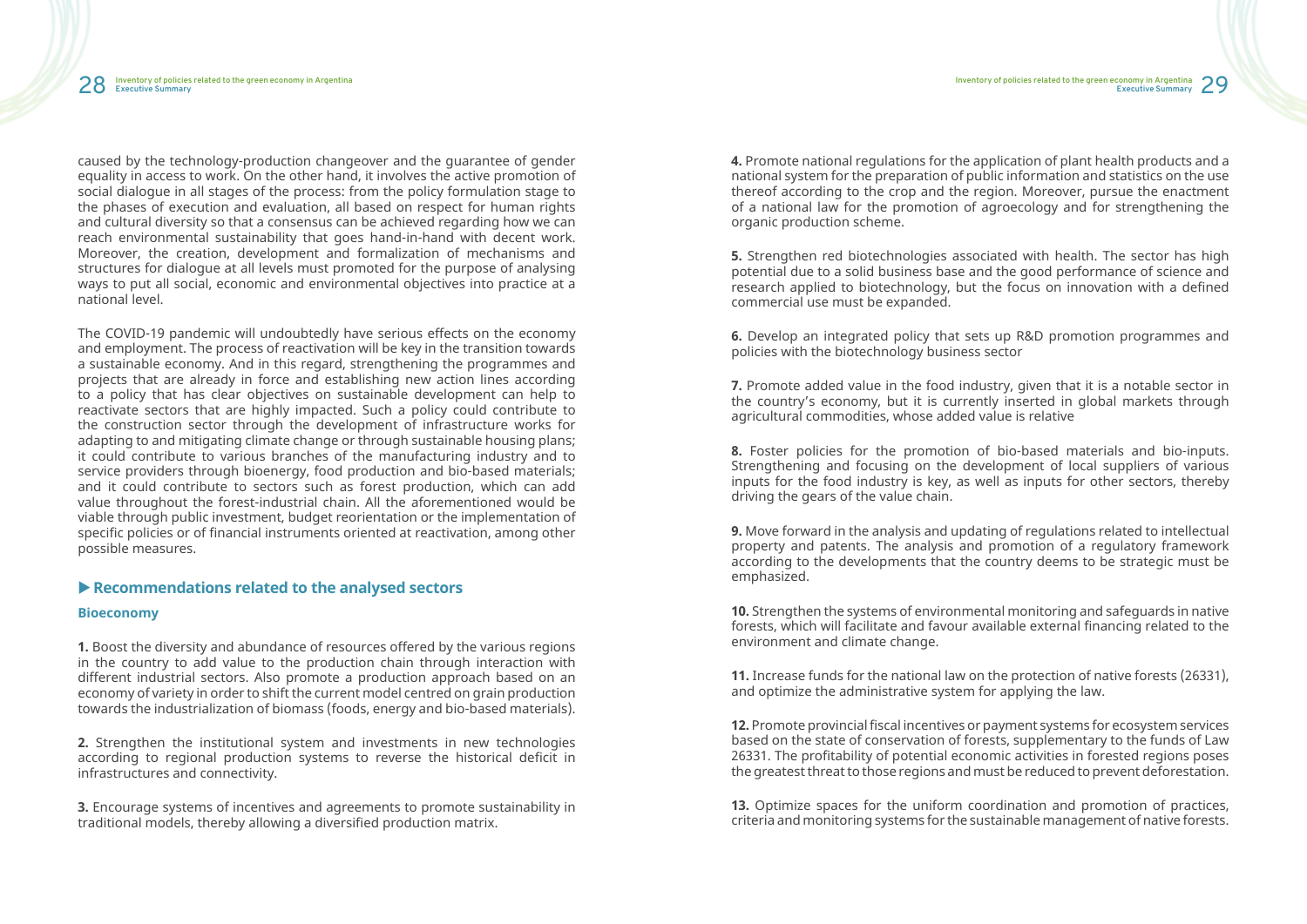**14.** Promote trade union-employer agreements to improve vocational skills in the forest production of native forests, given that there is a high level of informality in employment, and moreover in activities with a significant degree of risk

**15.** Strengthen plans for forest management integrating livestock. The most visible impacts of forest loss occur in yellow zones, due to livestock practices that do not comply with environmental criteria for forest management.

**16.** Sponsor a scheme for promoting intensive capital investment in the forestry sector, which has not grown in 30 years and has been excluded from the sector's economic boom over the last 15 years in the region (Brazil, Uruguay and Chile).

**19.** Promote the use of wood in construction through the inclusion of technical criteria for the construction of social housing in public tenders and through the promotion of green employment integrated in plans for the creation of non-profit jobs.

**17.** Promote the industrial reconversion of the cellulose and paper industry and the construction of new plants that can compete internationally. There are competitive advantages for producing long fibre, an input for manufacturing kraft paper, which is currently not produced in the country due to the lack of technology. Unlike other papers, the demand for this product is increasing worldwide due to the growing online trade.

**18.** Strengthen and expand the certified surface area of plantations, which will allow aiming for greater international insertion in markets where the environmental requirements are increasingly more demanding.

**20.** Reactivate the "Green Insurance" commitment designed to promote forest plantations. This insurance entered into force in 2018 through an agreement signed between the National Government and a group of 11 insurance companies of the country, whereby 1 per cent of the value of each digital policy would be allocated to the forest plantation scheme.

### **Circular economy**

**1.** Update legislation related to waste management under the circular economy paradigm, and promote legislation for the special management of universal waste under the principle of extended producer responsibility. Promote cleaner production legislation under minimum budgets in industrial sectors, therefore establishing priority branches and the key variables related to the environment: consumption and management of resources, energy efficiency, effluent treatment, etc.

**2.** Boost all branches of the recycling industry to aid in the process of reintroducing recovered materials into the production circuit.

**3.** Guarantee decent employment in the recycling chain through recognition of the current non-profit structures and their incorporation into the waste management systems under the principle of extended producer responsibility.

**4.** Guarantee the transition of any MSMEs that, engaged in plastics processing, have focused their production on single-use plastic products.

**5.** Promote a national policy whose objectives and guidelines are focused on recovering waste from the construction chain, as well as managing and taking advantage of household organic waste, industrial waste and pruning waste.

**6.** Produce public information nationally related to the generation and management of waste.

**7**. Mainstream a sector plan into the national climate change policy, which contemplates the reduction of GHG emissions according to correct waste management and the efficient use of materials and which moves forward on studying the life cycle of materials and products.

**8.** Guarantee, by law, that public procurement includes sustainability criteria.

### **Energy transition**

**1.** Advance in the design of a national energy policy that discourages the production and consumption of fossil fuels and promotes the progressive increase of energy from renewable sources for electric power and thermal generation. The following must be contemplated: the gradual elimination of universal subsidies for energy consumption, thereby considering not only the post-COVID-19 impacts but also the medium- and long-term impacts; rethinking of the guaranteed oil price and the ecological conditioning factors for the sector; updating of the CO2 tax and the establishment of new goals for integrating renewable sources into the electric energy mix.

**2.** Foster thermal solar energy through the formulation and implementation of legislation that guarantees, nationally, a system for promoting not only national producers but also consumers. Advance on incorporating biomass as a generation source of electric and thermal energy.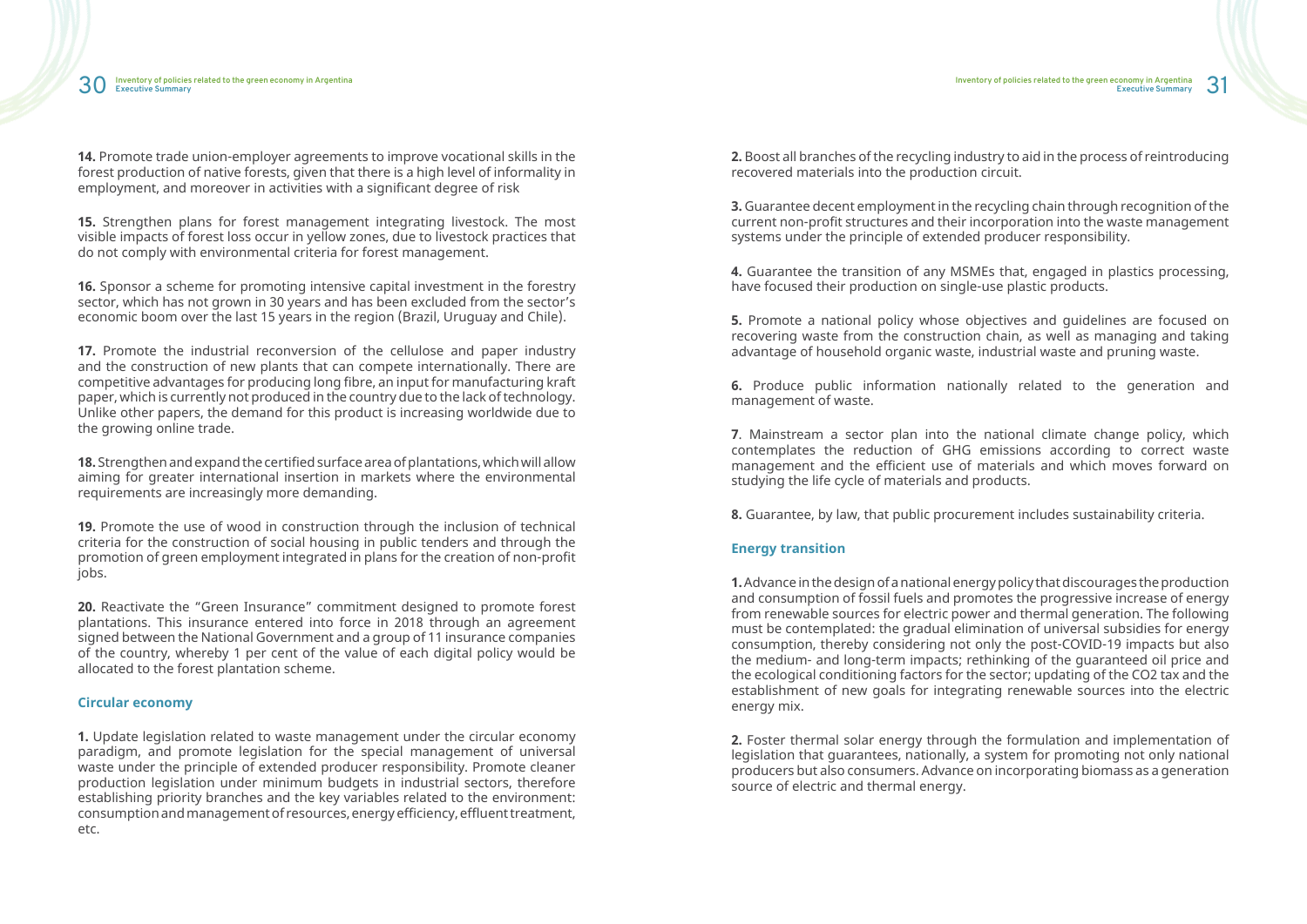**3.** Move forward on the formulation and implementation of a minimum budgets law to guarantee the complete implementation of mandatory energy efficiency measures and actions at all levels of government and in all economic sectors.

**5.** Promote the mandatory certification of energy efficiency in buildings. Incorporate energy efficiency in the construction plans of social housing and promote efficiency in public lighting nationally by changing over to LED technology.

**4.** Progressively reorient energy consumption subsidies towards subsidies for improving energy efficiency in homes.

**6.** Establish a regulatory framework that drives zero-emissions mobility in Argentina. Promote the development of electric mobility in the country, update Law 26123, advance in drafting a national hydrogen plan and update the biofuels promotion scheme.

**7.** Design an infrastructure investment plan for adapting to and mitigating climate change that incorporates sustainable mobility – railways for cargo and passenger transport and paths for non-motorized transport, among other actions – and energy investments, such as in distribution.